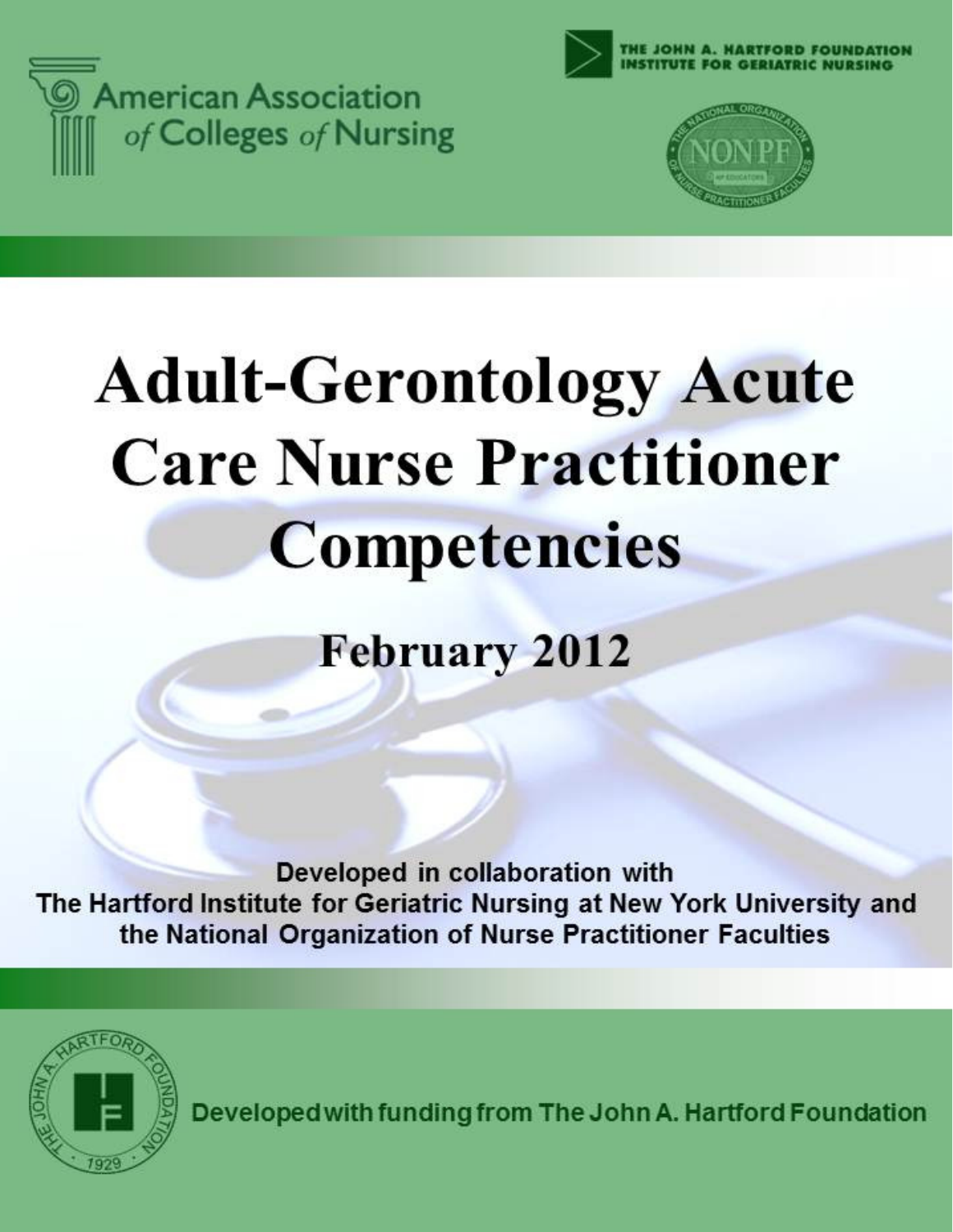This publication was developed with funding from the John A. Hartford Foundation.

Founded in 1929, the John A. Hartford Foundation is a committed champion of training, research and service system innovations that promote the health and independence of America 's older adults. Through its grantmaking, the Foundation seeks to strengthen the nation's capacity to provide effective, affordable care to this rapidly increasing older population by educating "aging-prepared" health professionals (physicians, nurses, social workers), and developing innovations that improve and better integrate health and supportive services. The Foundation was established by John A. Hartford. Mr. Hartford and his brother, George L. Hartford, both former chief executives of the Great Atlantic & Pacific Tea Company, left the bulk of their estates to the Foundation upon their deaths in the 1950s. Additional information about the Foundation and it programs is available on their Web site.

Copyright © 2012 by American Association of Colleges of Nursing All rights reserved. No part of this book may be reproduced in print, by photostatic means, or in any other manner, without the expressed written permission of both organizations.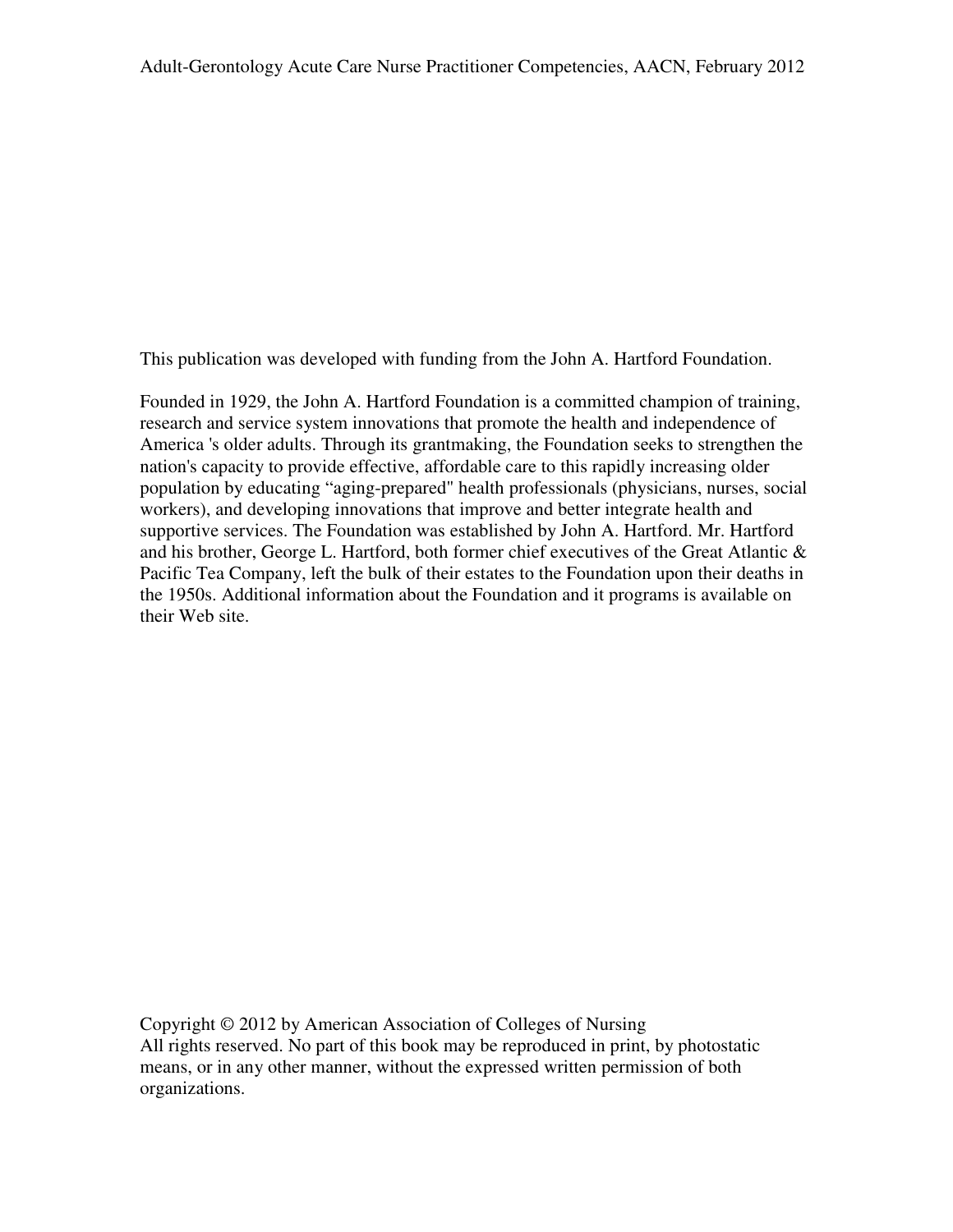

# **ADULT-GERONTOLOGY ACUTE CARE NURSE PRACTITIONER COMPETENCIES**

# **FEBRUARY 2012**

AMERICAN ASSOCIATION OF COLLEGES OF NURSING One Dupont Circle, NW, Suite 530, Washington, DC 20036-1120 (202) 463-6930 Facsimile (202) 785-8320 www.aacn.nche.edu

Developed in collaboration with The Hartford Institute for Geriatric Nursing at New York University and the National Organization of Nurse Practitioner Faculties



THE HARTFORD INSTITUTE FOR GERIATRIC NURSING AT NEW YORK UNIVERSITY New York University, College of Nursing, 726 Broadway, 10th Floor, New York, NY 10003 (212) 992-9416 Facsimile (212) 995-4679 http://hartfordign.org/



NATIONAL ORGANIZATION OF NURSE PRACTITIONER FACULTIES 900 19th Street, NW, Ste. 200B, Washington, DC 20006 (202) 289-8044 Facsimile (202) 384-1444 www.nonpf.com



**Developed with funding from The John A. Hartford Foundation**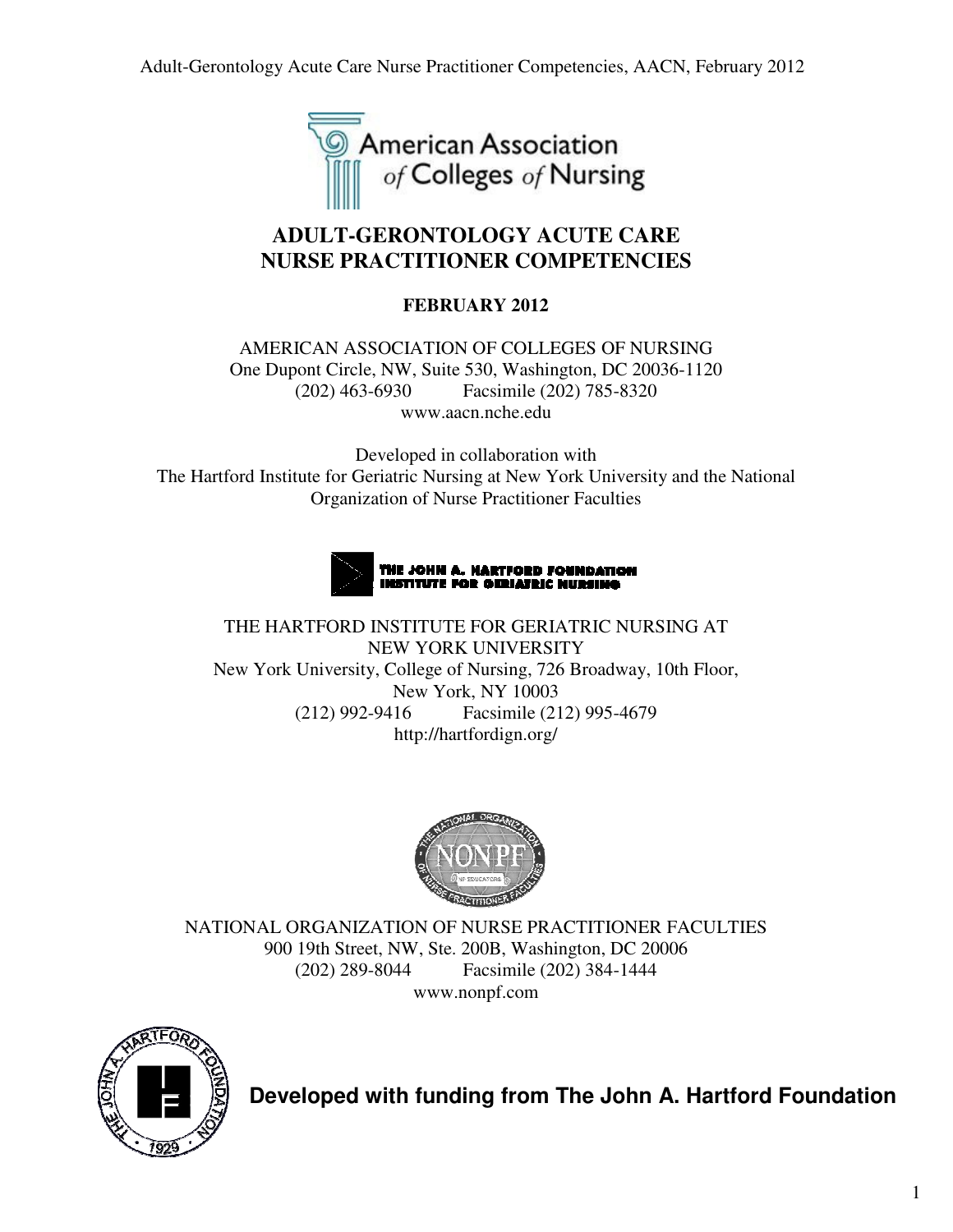#### **EXPERT PANEL FOR ADULT-GERONTOLOGY ACUTE CARE NURSE PRACTITIONER COMPETENCIES**

#### **Co-Facilitators**

Joan M. Stanley, PhD, RN, CRNP, FAAN, FAANP American Association of Colleges of Nursing

M. Katherine Crabtree, DNSc, RN, FAAN, APN-BC National Organization of Nurse Practitioner Faculties

#### **Panel Members**

Michael Ackerman, DNS, RN, CS, FCCM, FNAP University of Rochester Medical Center

Sonya R. Hardin, PhD, RN, CCRN, CNS, ANP American Association of Critical Care Nurses Certification Corporation

> Marilyn Hravnak, PhD, RN, CRNP, BC, FCCM, FAAN University of Pittsburgh

> > Joan King, PhD, RNC, ACNP, ANP American Nurses Credentialing Center

Ruth Kleinpell, PhD, RN, FAAN, FCCM, FAANP Rush University

Sheila Melander, DSN, RN, ACNP, FCCM, FAANP University of Tennessee Health Science Center

> Julie Settles, MSN, ACNP-BC, CEN Indiana University

Julie Stanik–Hutt PhD, ACNP-BC, CCNS, FAAN, FAANP Johns Hopkins University School of Nursing

*Ex-officio* Carolyn Auerhahn, EdD, ANP, GNP-BC, FAANP NYU College of Nursing, Hartford Institute (Co-Project Investigator)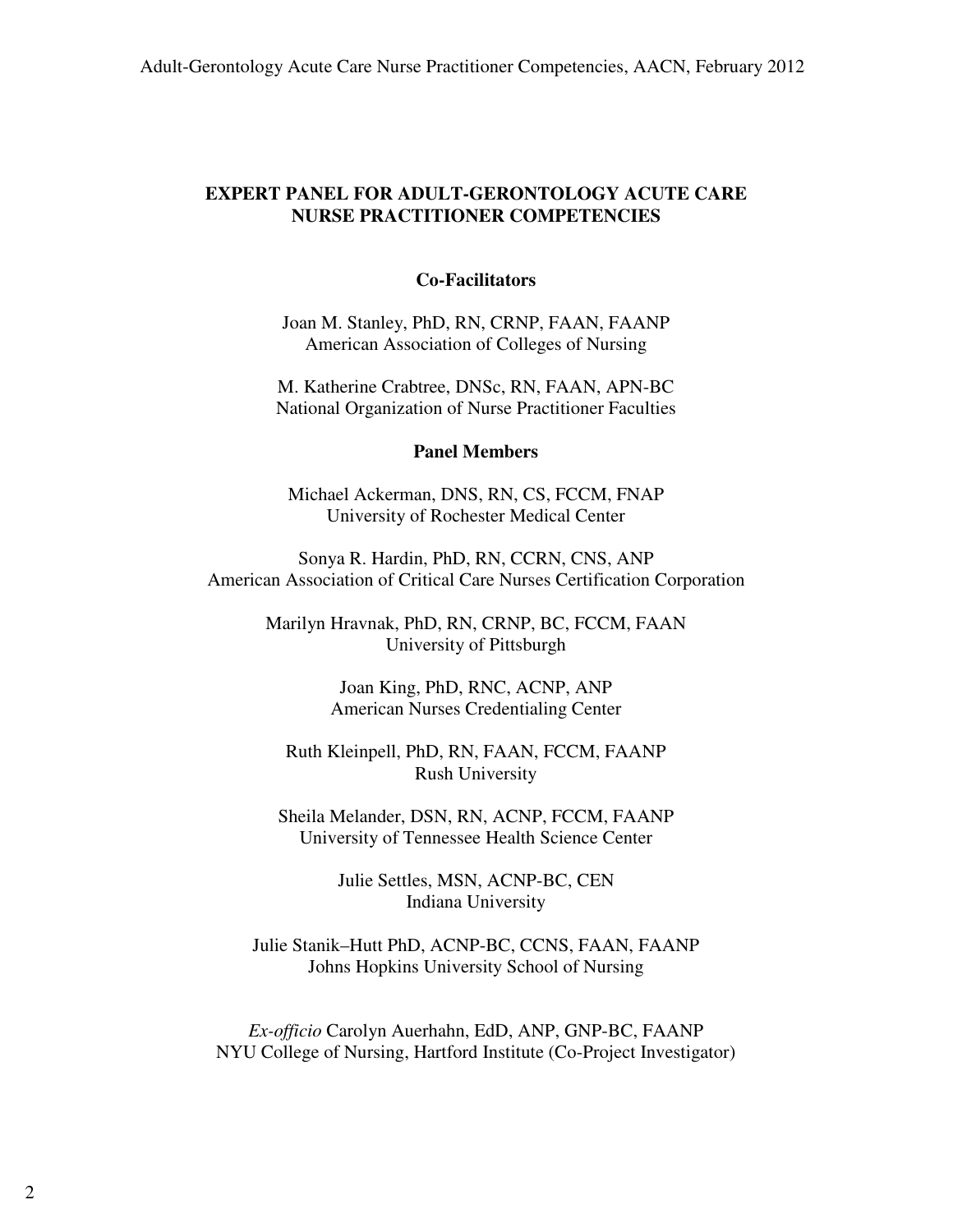#### **VALIDATION PANEL**

#### Organizations Participating in Validation Panel

American Academy of Nurse Practitioners Commission on Collegiate Nursing Education Hartford Geropsychiatric Nursing Collaborative Hartford Institute for Geriatric Nursing at NYU College of Nursing National Black Nurses Association National League for Nursing Accrediting Commission Oncology Nursing Certification Corporation Oncology Nursing Society

> Schools Participating in Validation Panel Allen College Barnes Jewish College Bloomsburg University Clemson University Creighton University Drexel University Duke University Emory University Felician College Florida Atlantic University Lewis University Loyola University-New Orleans Marquette University Monmouth University North Park University Northeastern University Rush University Saint Louis University Seattle University Temple University Texas Tech University Health Science Center The College of St. Scholastica The University of Texas at Arlington University of North Carolina-Chapel Hill University of Alabama- Birmingham University of California- Los Angeles University of Colorado University of Connecticut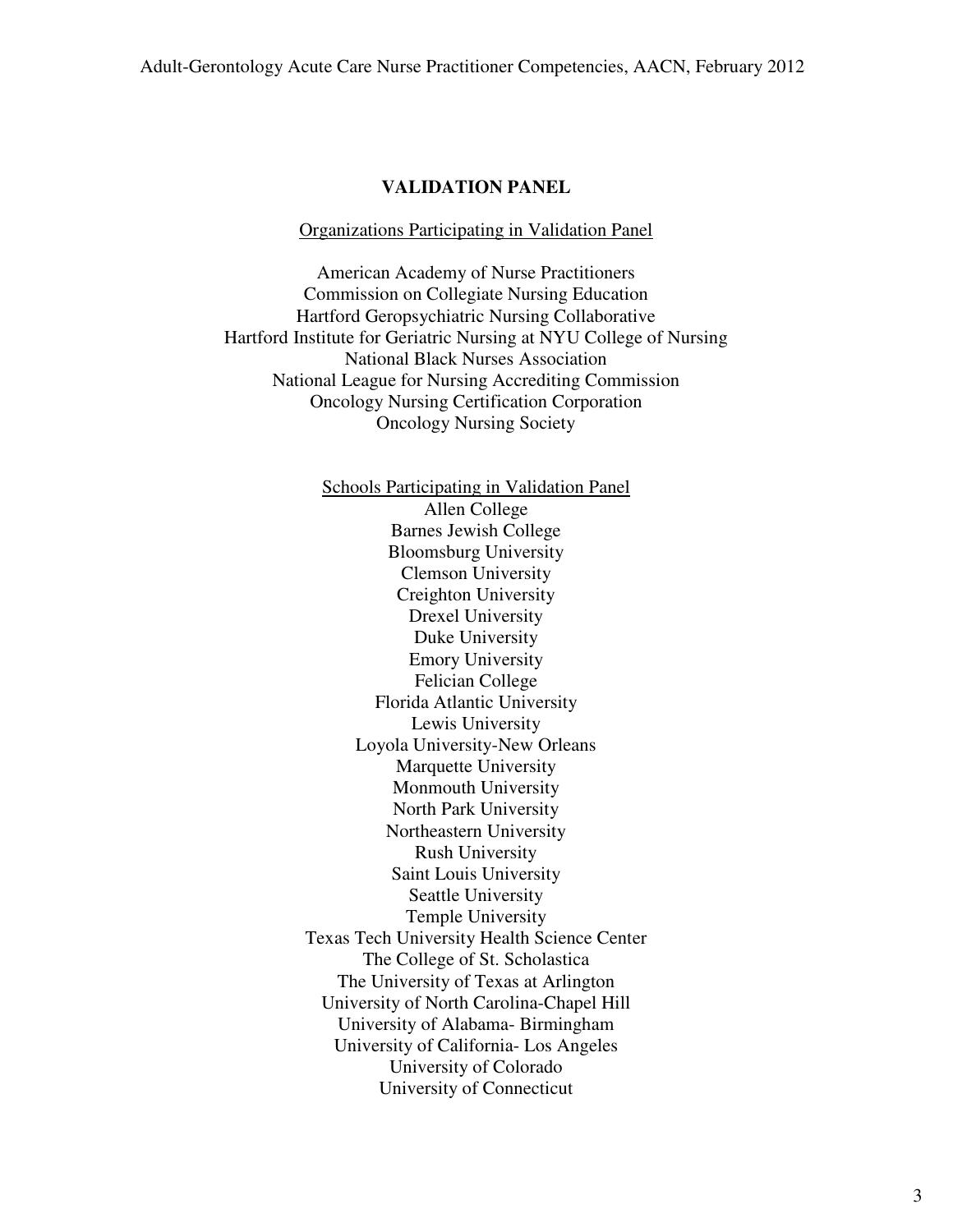University of Delaware University of Florida University of Illinois- Chicago University of Iowa University of Kentucky University of Louisville University of Maryland University of Massachusetts-Worcester University of Medicine and Dentistry of NJ University of Michigan University of Minnesota University of Nebraska Medical University of Pennsylvania University of Pittsburgh University of Rochester University of South Alabama University of Texas- Arlington University of Texas Health Science Center at Houston University of Utah University of Virginia University of Washington Ursuline College Valdosta State University William Paterson University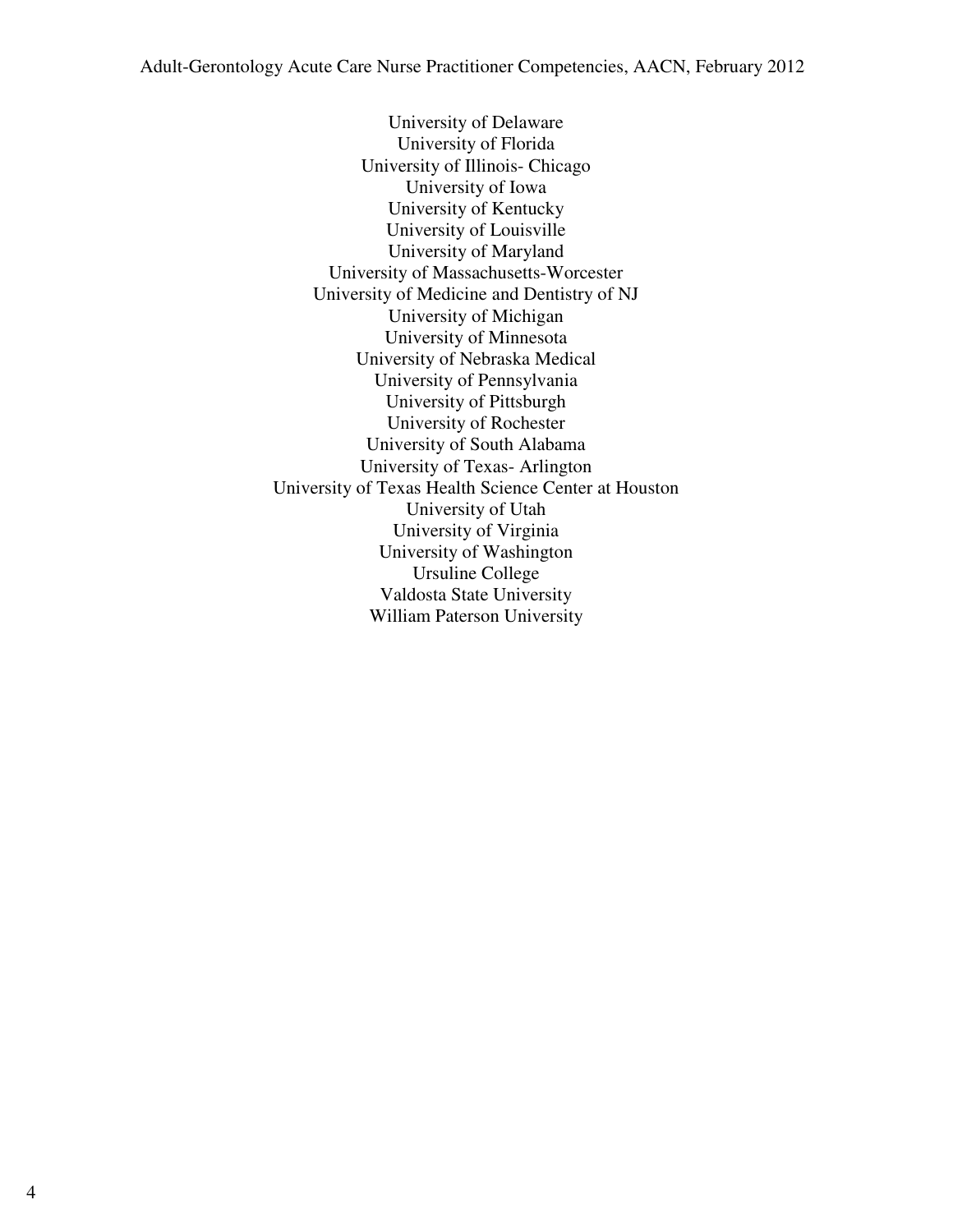## **ENDORSEMENTS**

The organizations listed have endorsed the Adult-Gerontology Acute Care Nurse Practitioner Competencies. Endorsement is defined as a *philosophical agreement with the intent and content* of the competencies found on pages 15-26. (The endorsement process is ongoing; endorsing organizations are listed in the electronic document which can be accessed at http://www.aacn.nche.edu/geriatricnursing/adultgeroacutecareNPcomp.pdf)

American Academy of Nurse Practitioners Certification Program (AANPCP) American Association of Colleges of Nursing (AACN) American Association of Critical-Care Nurses Certification Corporation (AACNCC) Commission on Collegiate Nursing Education (CCNE) Gerontological Advanced Practice Nurses Association (GAPNA) National Organization of Nurse Practitioner Faculties (NONPF)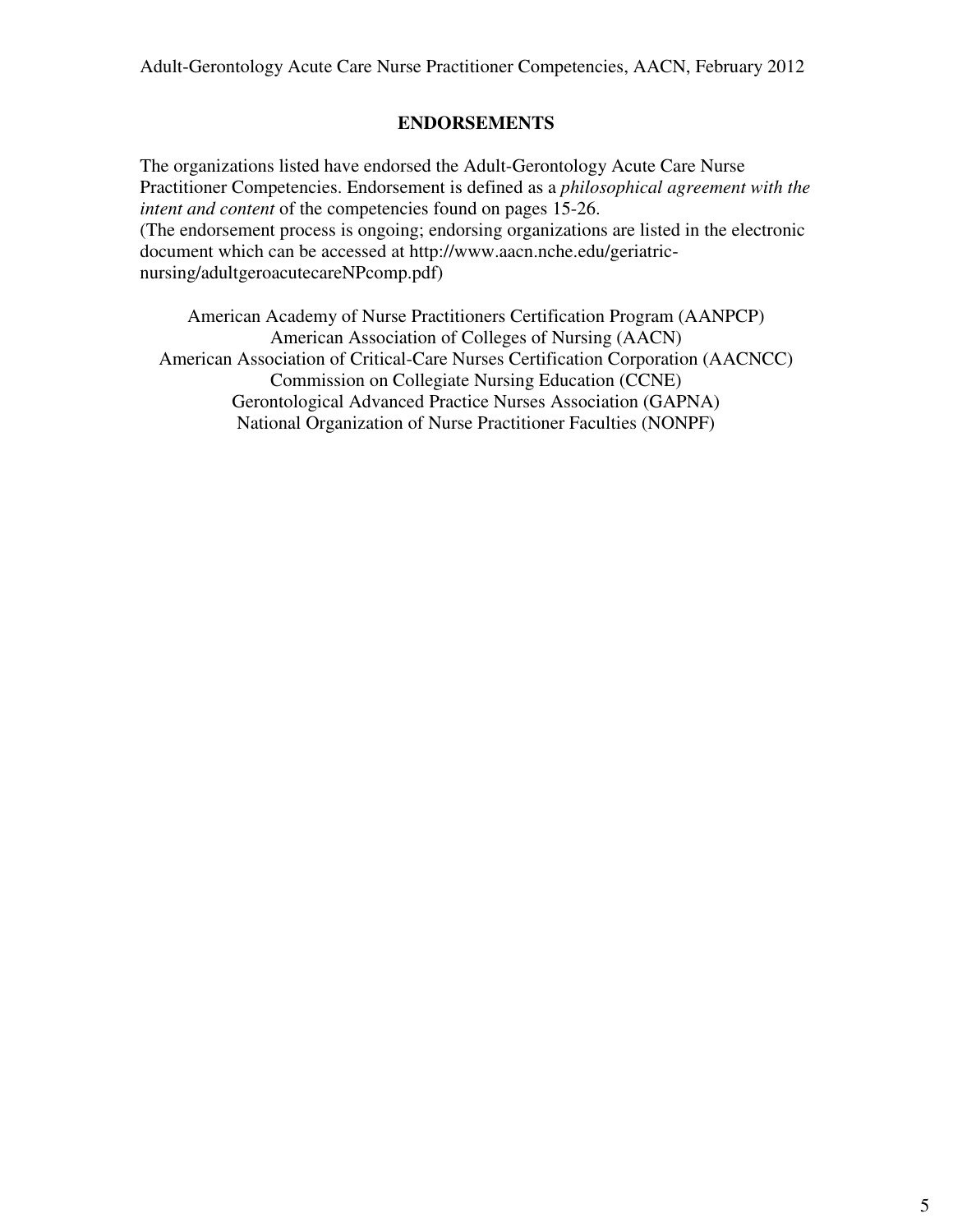# **Project Overview**

The Adult-Gerontology Acute Care Nurse Practitioner (NP) Competencies reflect the work of a national Expert Panel, representing the array of both adult and gerontology nurse practitioners in acute care, education, practice, and certification. In collaboration with colleagues from the Hartford Institute for Geriatric Nursing at New York University and the National Organization of Nurse Practitioner Faculties (NONPF), the American Association of Colleges of Nursing (AACN) facilitated the process to develop these consensus-based competencies, including the work of the national Expert Panel and the external validation process. The process used for this project models that used previously for the development of a number of nationally recognized nursing competencies, including the *Nurse Practitioner Primary Care Competencies in Specialty Areas: Adult, Family, Gerontological, Pediatric, and Women's Health (2002)*.

The National Organization of Nurse Practitioner Faculties (NONPF) accepted the invitation to co-facilitate the Expert Panel and appointed Dr. Katherine Crabtree (University of Portland) to serve as their representative and co-facilitator. The national consensus-building process to develop these national consensus-based competencies for the Adult-Gerontology Acute Care Nurse Practitioner was facilitated jointly by Drs. Joan Stanley, AACN, and Katherine Crabtree, NONPF.

The Expert Panel included representatives of national nursing organizations whose foci include nurse practitioner education, certification, adult and gerontology nurse practitioner practice, and acute care nurse practitioner education and practice.

The Expert Panel convened for the first time via conference call on August, 24, 2010, and then again with a live online meeting on September 28, 2010. During these meetings, the panel reviewed relevant documents including nationally recognized core nurse practitioner competencies and adult, gerontology, and acute care nurse practitioner competencies. The John A. Hartford Foundation (JAHF) Gero-Psychiatric Nursing Collaborative recommendations for enhancements to nurse practitioner education related to care of older adults also were reviewed. The Expert Panel confirmed that the Adult-Gerontology Acute Care Nurse Practitioner Competencies would build on the graduate core competencies delineated in the AACN (2006) *Essentials of Doctoral Education for Advanced Nursing Practice* or the AACN (2011) *Essentials of Master's Education in Nursing* and on the NONPF (2006) core competencies for all nurse practitioners. The Panel also agreed that the framework to be used for the Adult-Gerontology Acute Care Nurse Practitioner Competencies would reflect that of the NONPF Nurse Practitioner Core Competencies. The documents reviewed by the Expert Panel are listed in Appendix A. In April 2011, towards the end of the competency development process, the NONPF membership approved the Nurse Practitioner Integrated Core Competencies, which replaced the 2006 Nurse Practitioner Core Competencies. Due to the timing and major change in the framework used for the new NP core competencies, the decision was made by the Expert Panel to finalize the Adult-Gerontology Acute Care Nurse Practitioner Competencies using the 2006 format. The use of the 2006 format will facilitate the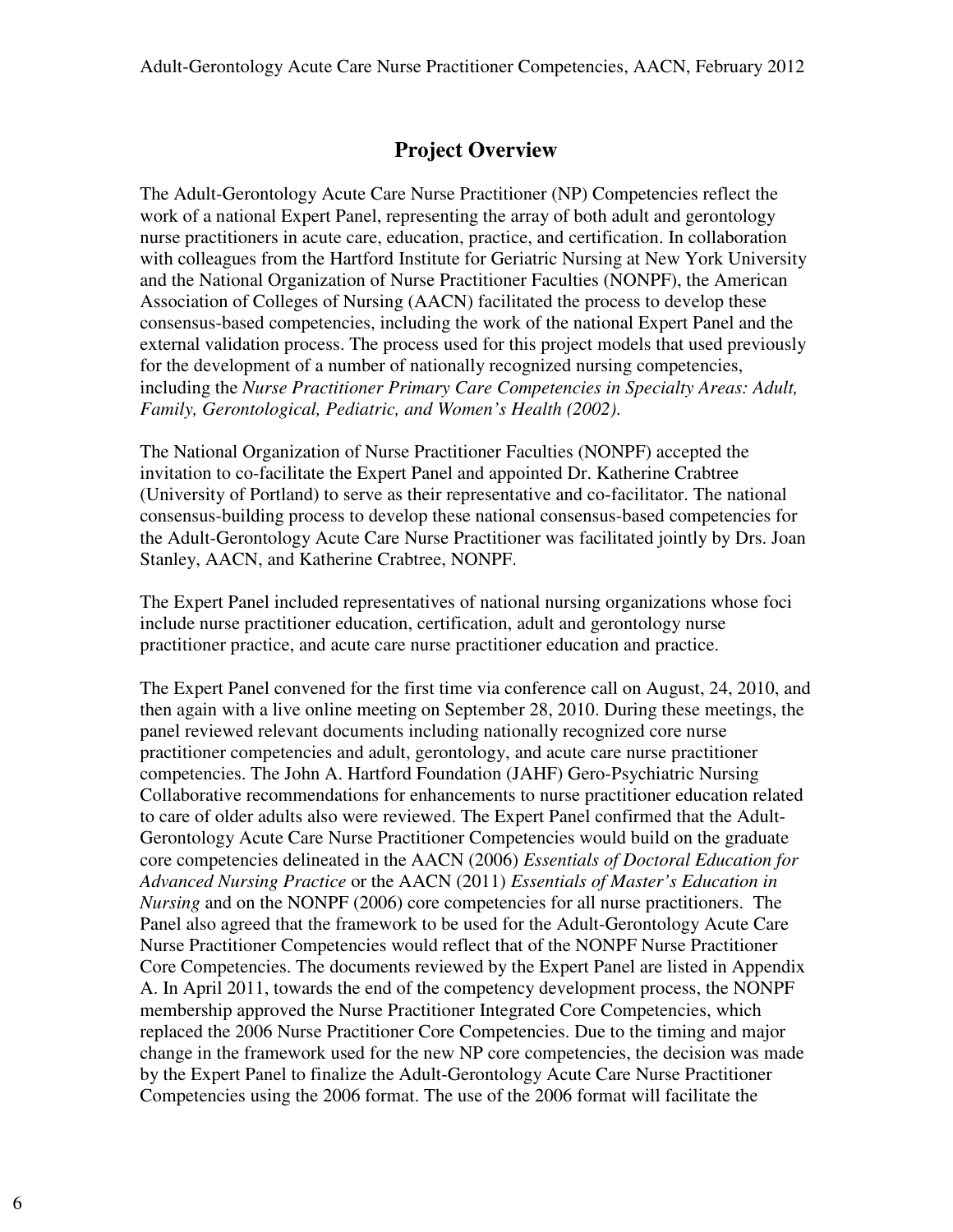immediate implementation of these population-focused competencies within existing adult acute care NP curriculum.

After the initial conference call and live online meeting, the panel continued to meet electronically to review and discuss the competencies. By Winter 2011, the panel reached consensus on the draft competencies and completed phase one of the competency development process. AACN then solicited nominations from national nursing, consumer, and healthcare organizations for individuals to serve on the external validation panel. Phase II (the validation process) was conducted in March-April 2011.

The Validation Panel included 100 individuals representing national nursing organizations and schools of nursing. All adult acute care nurse practitioner education programs were invited to participate in the validation process. Eighty-nine individuals representing 52 schools of nursing participated in the process. Eleven individuals identified as having expertise relative to adult or gerontology acute care education or practice who had not served on the Expert Panel represented eight national nursing organizations in the validation process. Organizations were asked to identify individuals who had experience in one or more of the following areas related to issues surrounding the acute care NP role or scope of practice:

- delivery of adult or gerontology acute care;
- education of adult or gerontology acute care nurse practitioners;
- credentialing of nurse practitioners;
- licensing of advanced practice registered nurses (APRNs);
- accreditation of graduate nursing education programs; or
- employment of adult or gerontology acute care nurse practitioners.

The validation tool developed originally by AACN and NONPF as part of the nurse practitioner primary care competencies project (2002) funded by the Health Resources and Services Administration (HRSA) was adapted to a SurveyMonkey online format. The Validation Panel was asked to systematically review each adult-gerontology acute care NP competency for relevance (is the competency necessary?) and specificity (is the competency stated specifically and clearly? If not, provide suggested revisions.) The Validation Panel also was asked to provide comment on the comprehensiveness of the competencies (is there any aspect of adult-gerontology acute care NP knowledge, skill, or practice missing?).

The validation process demonstrated overwhelming consensus for the competencies and provided valuable feedback for additional refinement. The Expert Panel met again in a series of live online meetings to review the validation results, revise the competencies as needed, and produce the final set of 110 competencies delineated in this document. The process yielded deletion of 2 competencies, merging of 4 competencies, and the addition of 2 competencies. In addition, based on the feedback from the Validation Panel, 62% (68) of the competencies underwent revision to enhance specificity and clarity. The Expert Panel also made recommendations regarding clinical expectations for adultgerontology acute care nurse practitioner programs.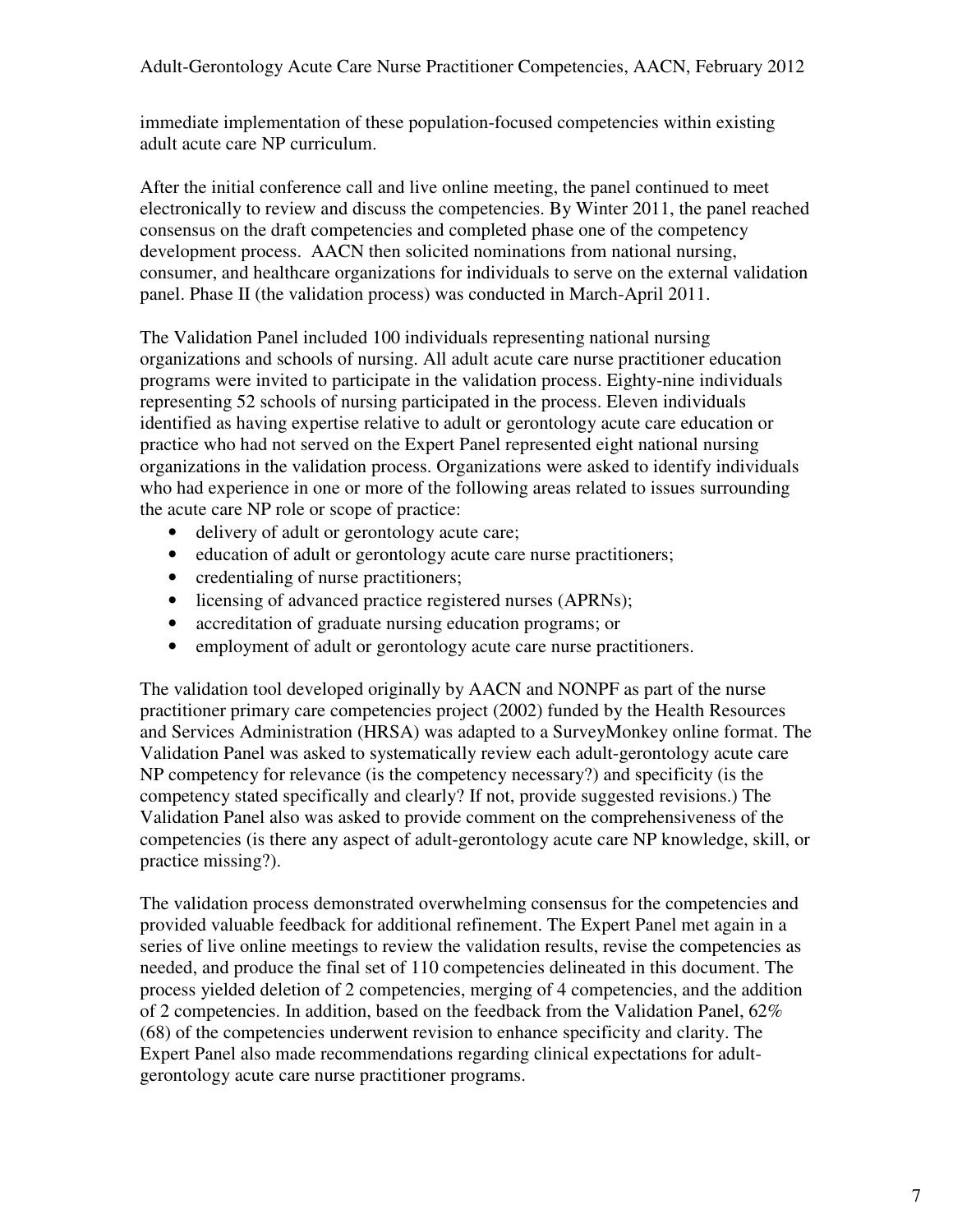The final set of Adult-Gerontology Acute Care NP competencies will be disseminated widely, including to all the national nursing organizations participating in either of the two phases of the project and to all graduate schools of nursing. Endorsement of the Adult-Gerontology Acute Care NP Competencies will be sought from national nursing organizations, including the certifying and accrediting bodies. The endorsement process will remain fluid and names of endorsing organizations will be added to the electronic posting of the document as they are received.

It is recognized that challenges will arise as the adult acute care programs are expanded or developed to encompass an in-depth focus on the entire adult-gerontology population. In the second phase of this APRN initiative funded by the JAHF, materials and resources have been compiled and/or developed to assist faculty to transition to the new regulatory model for adult-gerontology focused NP education, certification, and licensure, and to operationalize these adult-gerontology acute care NP competencies within this new curricular framework. Resources for both faculty and students include gerontologyfocused content modules, curricular models, and unfolding case studies to provide guidance for the development and implementation of the adult-gerontology acute care NP curriculum. The APRN Gerontology Resource Center can be accessed at http://www.aacn.nche.edu/geriatric-nursing/aprn-education-project.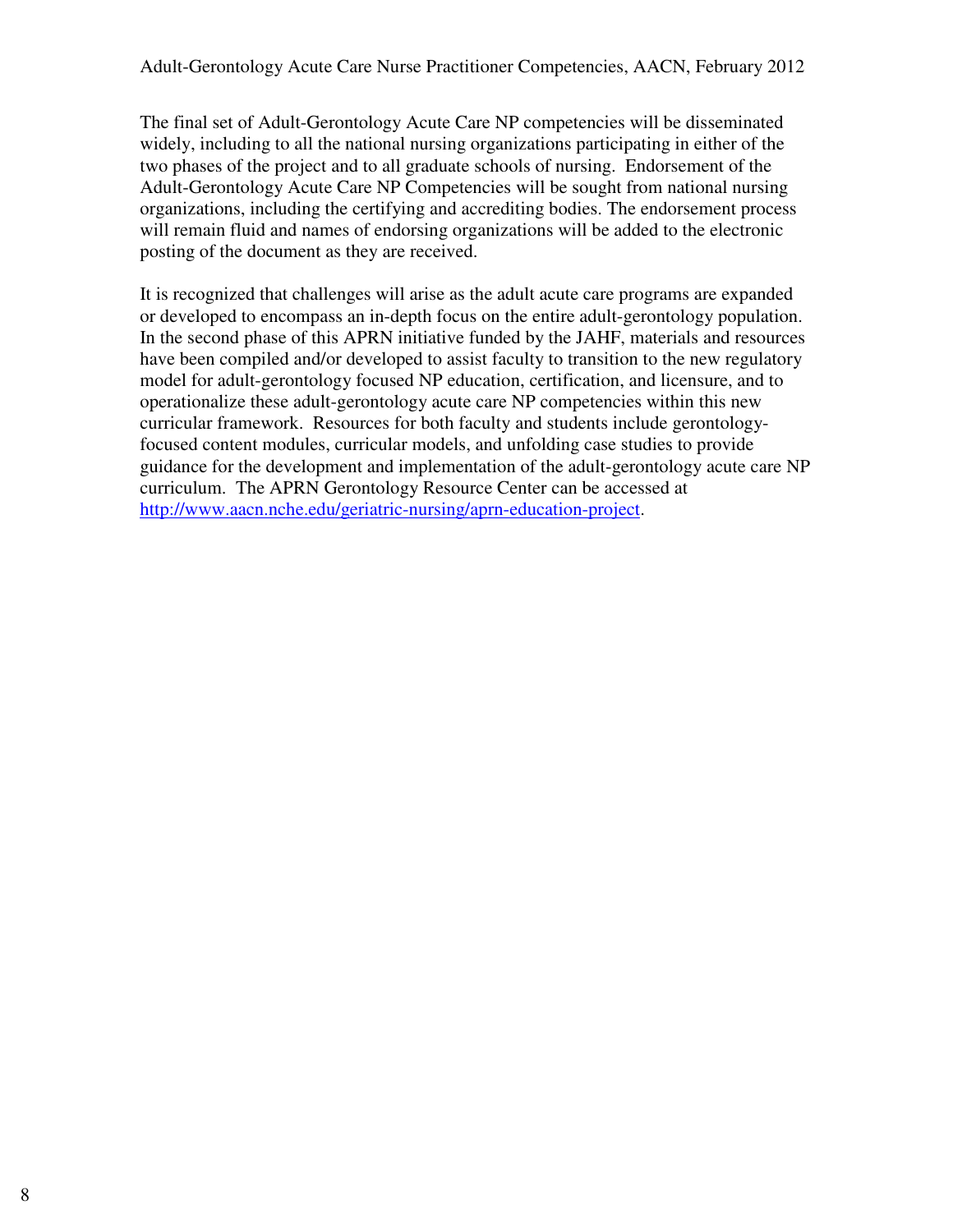## **ADULT-GERONTOLOGY ACUTE CARE NURSE PRACTITIONER COMPETENCIES**

## **Introduction**

The national *Consensus Model for APRN Regulation: Licensure, Accreditation, Certification, and Education* (LACE), finalized in 2008, defines advanced practice registered nurses (APRNs) and standardized requirements for each of the four APRN regulatory components included in LACE. Under this regulatory model, now endorsed by 48 national nursing organizations, the certified nurse practitioner (CNP) is defined as one of four APRN roles. In addition to the four roles, APRNs are educated and practice in at least one of six population foci: family/individual across the lifespan, **adult-gerontology**, pediatrics, neonatal, women's health/gender-related or psych/mental health. The APRN Consensus regulatory model is shown in Diagram 1.



#### **Diagram 1: Consensus Model for APRN Regulation: Licensure, Accreditation, Certification and Education (2008).** (http://www.aacn.nche.edu/educationresources/APRNReport.pdf.)

Certified Nurse Practitioners (CNPs), referred to in this document as NPs, are educated across the wellness-illness continuum. Adult-Gerontology NPs are prepared with the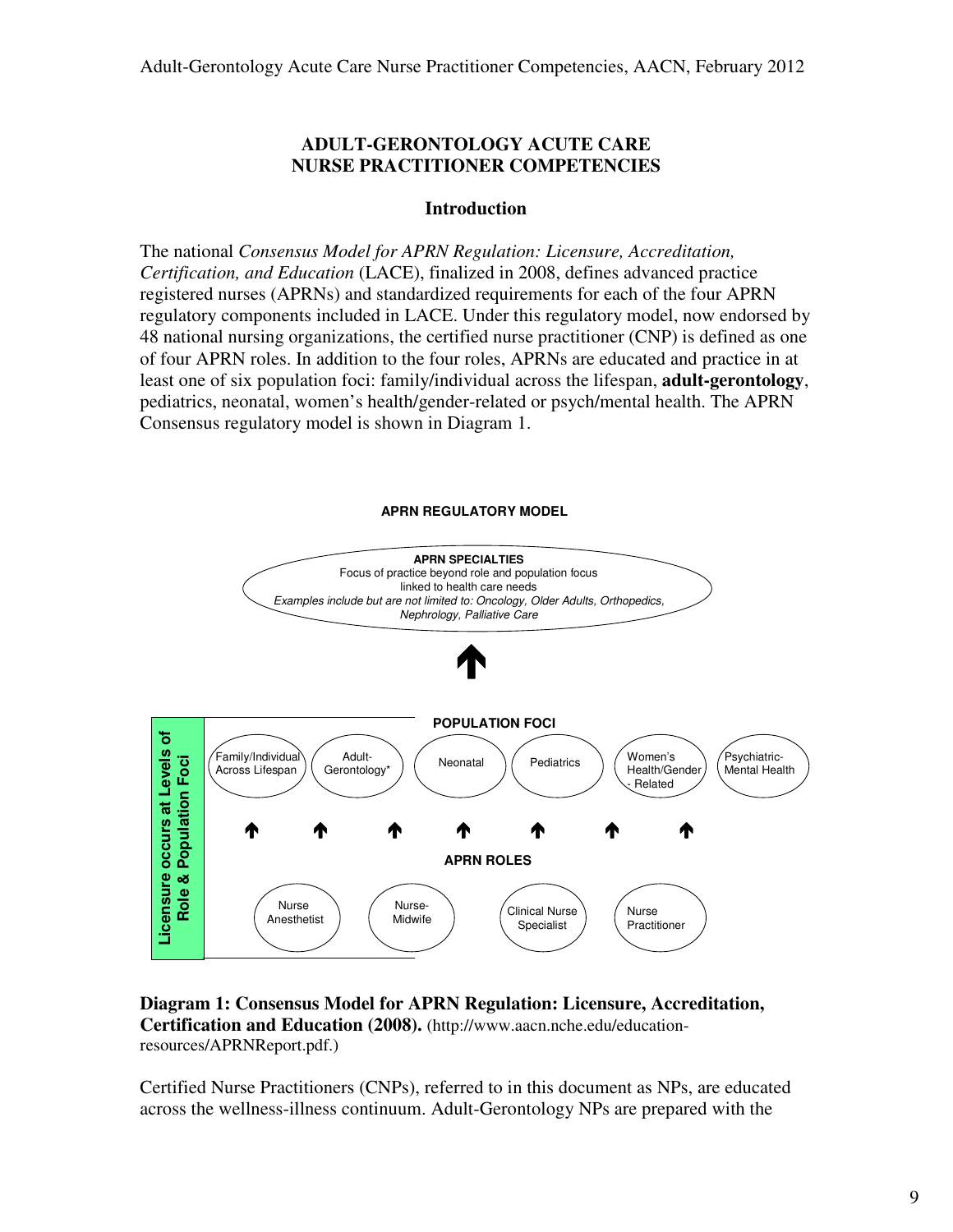acute care NP competencies and/or the primary care NP competencies. Significant overlap in the acute care and primary care NP competencies does exist; however, the practice of the acute care and primary care adult-gerontology NP differs. The scope of practice of the primary care or acute care adult-gerontology NP is not setting-specific but rather is based on patient care needs. This document delineates the competencies needed by all adult-gerontology NPs prepared for acute care practice. A companion document, *Adult-Gerontology Primary Care NP Competencies* was developed in 2010 and can be located at http://www.aacn.nche.edu/geriatric-nursing/adultgeroprimcareNPcomp.pdf. If programs prepare graduates across both the adult-gerontology acute care NP and adultgerontology primary care NP roles, the graduate must be prepared with the consensusbased competencies for both roles.

Under the Consensus Model for APRN Regulation, APRNs must be educated, certified, and licensed to practice in a role and a population. This document delineates entry-level competencies for graduates of master's, doctorate of nursing practice (DNP), and postgraduate certificate programs preparing acute care NPs who serve the adult-gerontology population. The competencies are intended to be used in conjunction with—and build upon—the graduate core competencies delineated in the AACN (2006) *Essentials of Doctoral Education for Advanced Nursing Practice* or the AACN (2011) *Essentials of Master's Education in Nursing.* The APRN Core: advanced physiology/pathophysiology, advanced pharmacology, and advanced health assessment, must include at a minimum three separate comprehensive graduate-level courses. The individual APRN Core competencies are delineated in the 2006 *Essentials of Doctoral Education for Advanced Nursing Practice* (pp. 23-24) or the 1996 *Essentials of Master's Education for Advanced Practice Nursing* (pp. 12-14). In addition, these competencies build upon the NONPF (2006) core competencies for all nurse practitioners (see discussion related to use of the 2006 NONPF Core Competency framework on pp. 6 of this document). These competencies focus on the unique practice knowledge, skills, and attitudes of the adultgerontology acute care NP. As an NP gains experience, his or her practice may include more advanced and additional skills and knowledge not included in these entry-level competencies. A model describing the foundations and components of the advanced practice curriculum is shown in Diagram 2. The Adult-Gerontology Acute Care NP curriculum must prepare graduates with the Graduate Core, APRN Core, Role and Population-focused competencies and must ensure that graduates are eligible for national certification as an Adult-Gerontology Acute Care NP. In addition, the education program *may* prepare the graduates with additional competencies in a specialty or more narrow area of practice (e.g. palliative care, orthopedics, or cardiology). Preparation in a specialty area of practice is optional but if offered should prepare the graduate for professional certification in that specialty in addition to national certification in the role and population – Adult-Gerontology Acute Care NP.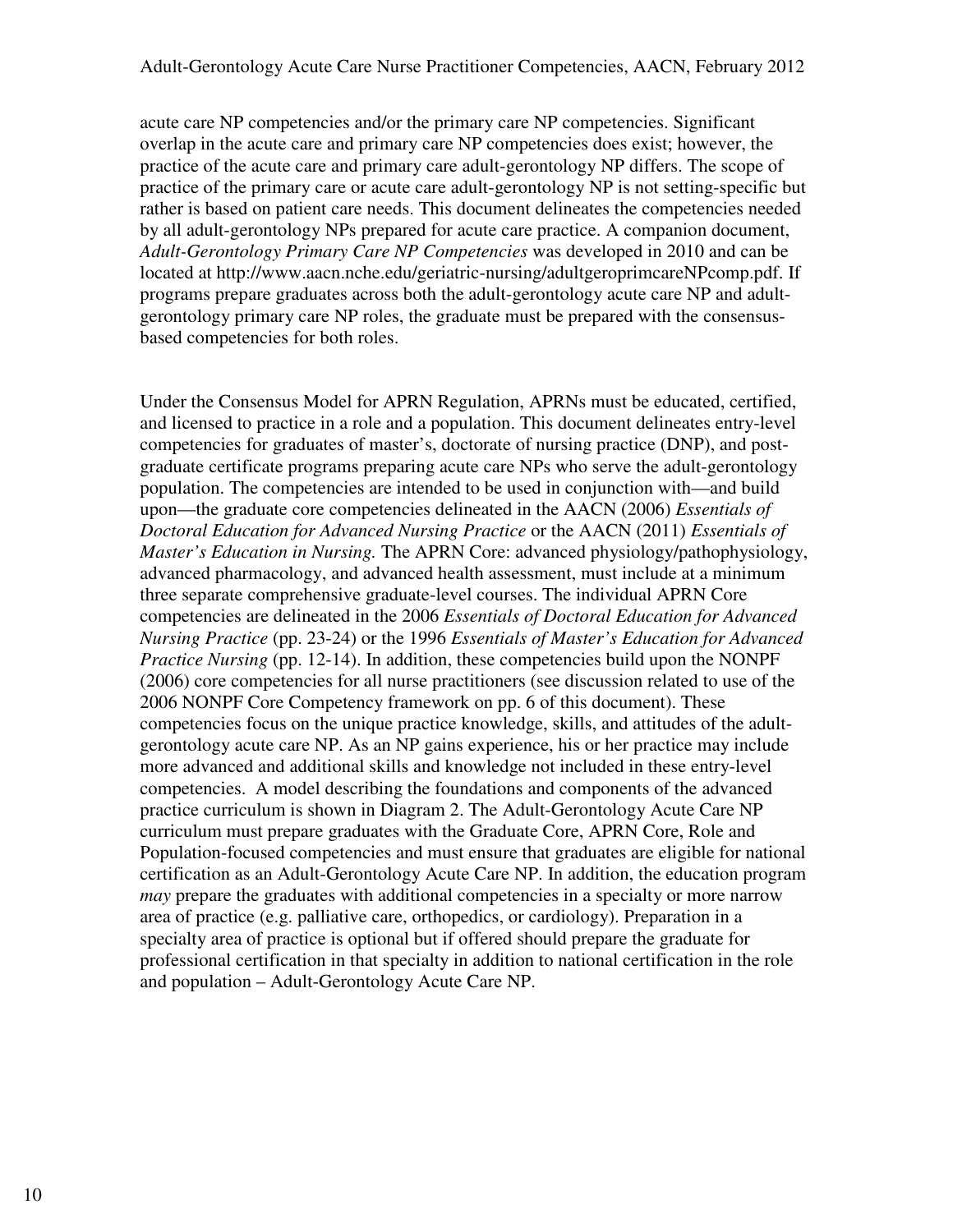

## **Diagram 2: Building an APRN Curriculum within the Consensus APRN Regulatory Model**

These competencies, in addition to the core competencies for all NP practice, reflect the current knowledge base and scope of practice for entry-level adult-gerontology acute care NPs. As scientific knowledge expands and the healthcare system and practice evolve in response to societal needs, NP competencies also will evolve. The periodic review and updating of these competencies will ensure their currency and reflect these changes.

## **CURRICULAR AND CLINICAL EXPECTATIONS FOR THE ADULT-GERONTOLOGY ACUTE CARE NP EDUCATION PROGRAM**

 The adult-gerontology acute care NP program provides sufficient didactic and clinical experiences to prepare the graduate with the competencies delineated in this document as well as the NP core competencies. It is expected that faculty assess the types of experiences, patient population and settings, and length of experiences afforded each student to ensure that he/she is prepared to provide care to the entire adult-older adult age spectrum and across the continuum of care from wellness to illness, including the frail elderly. The degree of wellness care provided by the adult-gerontology acute care NP differs from that of the adult-gerontology primary care NP and is reflected in this document.

By merging the adult and gerontology NP curricula, the expectation is that opportunities to enhance or focus the clinical experiences within currently used clinical settings be sought. Practice experiences should focus on the full spectrum of adult-older adult care and should provide the student with the opportunity to focus on the differing and unique developmental, life-stage needs that impact a patient's care across the entire adult age spectrum particularly those with acute care needs. Practice experiences may include a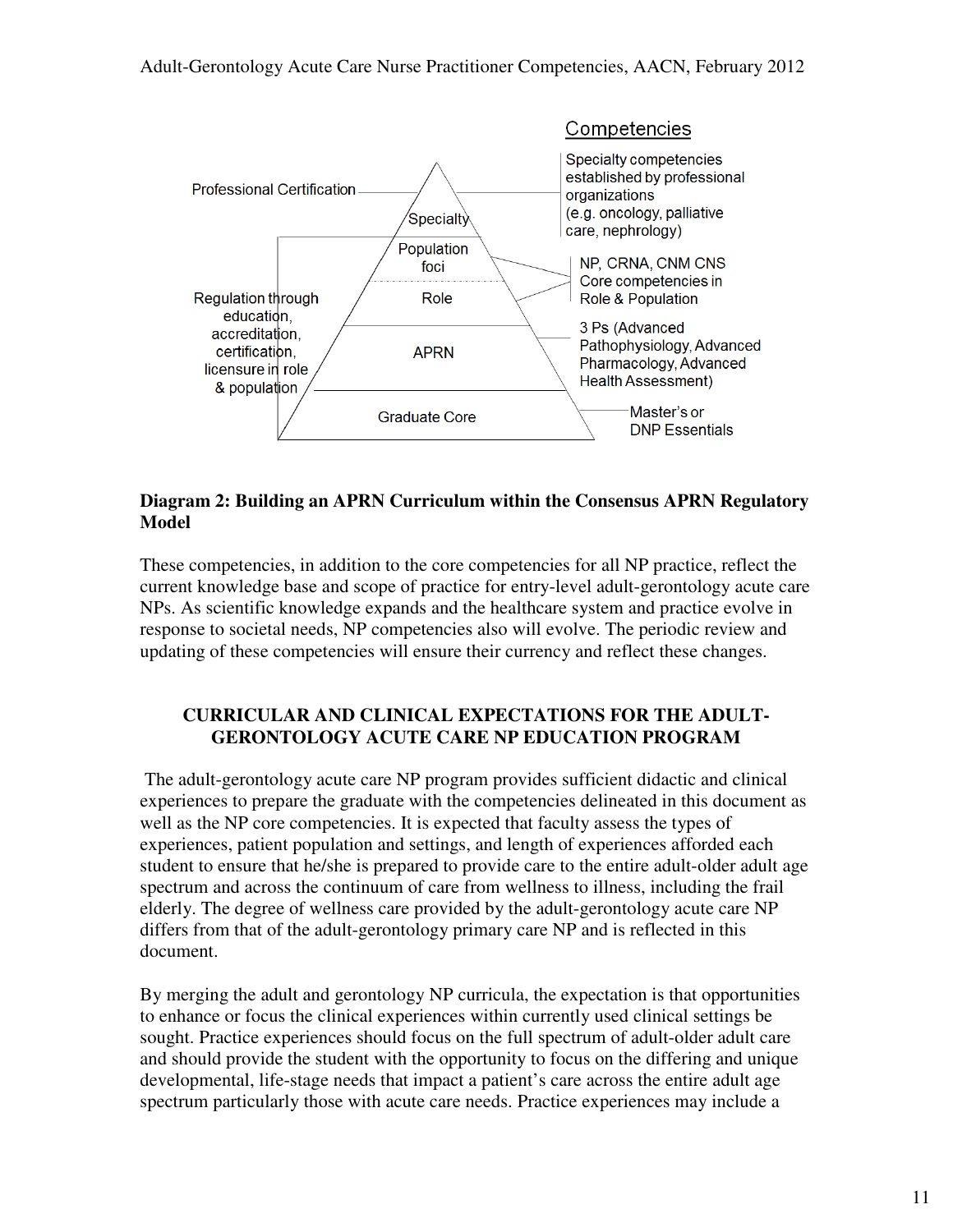variety of experiences (e.g., virtual experiences, case studies, and simulation experiences) to enhance the student's preparation with these competencies.

In addition, preceptors and faculty with responsibility for oversight of these clinical and practice experiences should represent broad-based and varied expertise to ensure that the adult-gerontology acute care NP graduate is prepared to provide care to the entire adultolder adult age spectrum and across the wellness-illness continuum, including the frail elderly, with a focus on acute illness care. In this document the term acute care includes care of patients with complex acute, critical and chronic illness, disability, and/or injury.

#### **ADULT-GERONTOLOGY ACUTE CARE NURSE PRACTITIONER COMPETENCIES**

These are entry-level competencies for all adult-gerontology acute care nurse practitioners. These adult-gerontology population-focused competencies build on the graduate and APRN core competencies, and NP core competencies. Significant overlap in the acute care and primary care NP competencies does exist; however, the practice of the acute care and primary care adult-gerontology NP differs. The scope of practice of either the acute care or primary care NP is not setting specific but rather is based on patient care needs.

The patient population of the Adult-Gerontology Acute Care NP practice includes young adults (including late adolescents and emancipated minors), adults, and older adults (including young-old, old, and old-old adults). Preparation of the graduate with the entry-level competencies delineated in this document, unless otherwise specified, includes preparation across the entire adult-older adult age spectrum.

The focus of the adult-gerontology acute care NP is to provide patient-centered, quality care to the adult and older adult population. The adult-gerontology acute care NP applies evidence in practice designed to improve quality of care and health outcomes.

1 1

The adult-gerontology acute care NP competencies are delineated in Table 1. The adultgerontology population-focused competencies build on the NP Core Competencies (NONPF, 2006). The Domains of NP Practice (NONPF, 2006) provide the framework for the adult-gerontology acute care NP competencies.<sup>1</sup> In addition, the categories under each Domain reflect those used in the AACN (2010) *Adult-Gerontology Primary Care Nurse Practitioner Competencies*

<sup>&</sup>lt;sup>1</sup> See discussion related to use of the 2006 NONPF Core Competency framework on pp.6 of this document.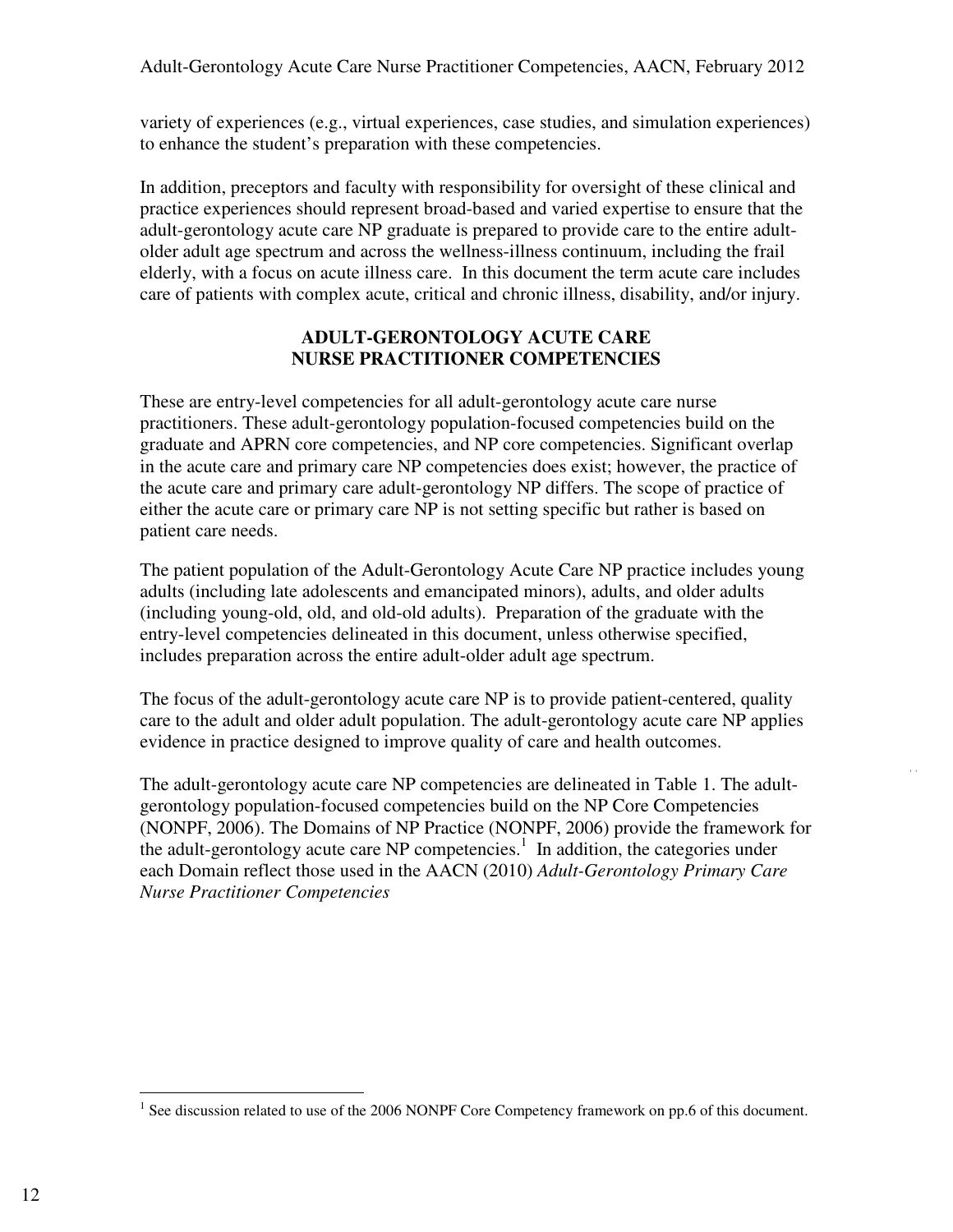# **TABLE 1: Adult-Gerontology Acute Care Nurse Practitioner Competencies**

#### **ADULT-GERONTOLOGY ACUTE CARE NP COMPETENCIES**

 The patient population of the adult-gerontology acute care NP practice includes the entire spectrum of adults including young adults, adults and older adults. The adult–gerontology ACNP provides care to patients who are characterized as "physiologically unstable, technologically dependent, and/or are highly vulnerable to complications" (AACN Scope and Standards, 2006, p 9). These patients may be encountered across the continuum of care settings and require frequent monitoring and intervention. The role encompasses the provision of a spectrum of care ranging from disease prevention to acute and critical care management to "stabilize the patient's condition, prevent complications, restore maximum health and/or provide palliative care" (AACN p. 10). It is assumed that preparation of the graduate with these competencies unless otherwise specified includes preparation across the entire adult-older adult age spectrum. It also is assumed that the graduate is prepared to implement the full scope of the adult-gerontology acute care NP role.

 The adult-gerontology acute care nurse practitioner is a provider of direct health care services. Within this role, the adult-gerontology acute care NP synthesizes theoretical, scientific, and contemporary clinical knowledge for the assessment and management of both health and illness states. These competencies incorporate disease prevention, and management focus of the adult-gerontology acute care NP practice.

#### I. HEALTH PROMOTION, HEALTH PROTECTION, DISEASE PREVENTION, AND TREATMENT

#### **A. Assessment of Health Status:**

These competencies describe the role of the adult-gerontology acute care NP (ACNP) in terms of assessing the individual's health status, including assessment of the health promotion, health protection, and disease prevention needs of the acute, critical, and chronically ill or injured patient. Activities include risk stratification, disease specific screening activities, diagnosis, treatment and follow-up of acute illness, and appropriate referral to specialty care.

- 1. Assesses the complex acute, critical, and chronically-ill patient for urgent and emergent conditions, using both physiologically and technologically derived data, to evaluate for physiologic instability and risk for potential life-threatening conditions.
- 2. Obtains relevant comprehensive and problem-focused health histories for complex acute, critical, and chronically-ill patients using collateral sources as necessary.
- 3.Evaluates signs and symptoms, including age appropriate changes, noting pertinent positives and negatives.
- 4. Prioritizes data collection, according to the patient's age, immediate condition or needs, as a continuous process in acknowledgement of the dynamic nature of complex acute, critical, and chronic illness or injury.
- 5.Accurately documents relevant comprehensive and problem-focused health histories.
- 6.Performs and accurately documents a pertinent, comprehensive, and focused physical, mental health and cognitive assessment,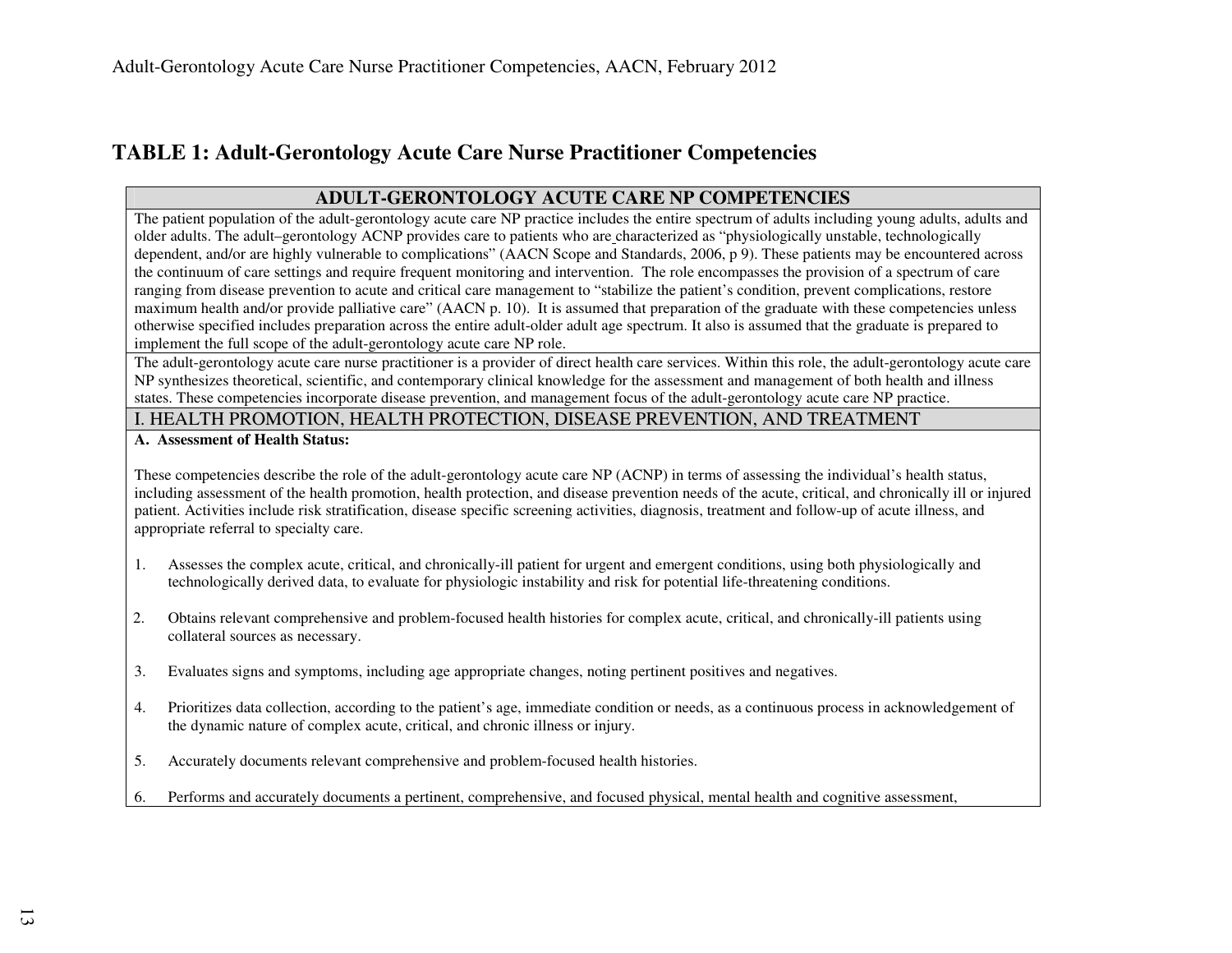demonstrating knowledge about developmental, age related, and gender specific variations.

- 7. Assesses the impact of an acute, critical, and /or chronic illness or injury and the health promotion needs, social support and physical and mental health status using age, gender, and culturally appropriate standardized assessment instruments or processes in relationship to:
	- a. Functional or activity level
	- b. Mobility
	- c.Cognition
	- d.Decision-making capacity
	- e.Pain
	- f.Skin integrity
	- g.Nutrition
	- h.Sleep and rest patterns
	- i.Sexuality
	- j.Spirituality
	- k. Immunization status
	- l.Neglect and abuse
	- m. Substance use and abuse
	- n.Quality of life
	- o.Family and social relationships
	- p.Genetic risks
	- q.Health risk behaviors
	- r.Safety
	- s.Advance care planning preferences and end of life care
- 8. Distinguishes cultural, spiritual, ethnic, gender, sexual orientation, and age cohort differences in presentation, progression, and treatment response of common acute, critical, and chronic health problems.
- 9. Provides for the promotion of health and protection from disease by assessing for risks associated with care of complex acute, critical, and chronically-ill patients, such as:
	- a. Physiologic risk, including, but not limited to, immobility, impaired nutrition, fluid and electrolyte imbalance, and adverse effects of diagnostic/therapeutic interventions.
	- b. Psychological risk, including, but not limited to, pain, impaired sleep and communication, crisis related to threat to life, finances, and altered family and social network dynamics.
	- c. Healthcare system risks associated with care of complex patients, including but not limited to multiple caregivers, continuity of care, coordination of the plan of care across levels and settings of care, complex medical regimens, low or poor health literacy, and communication with family or between multiple care providers.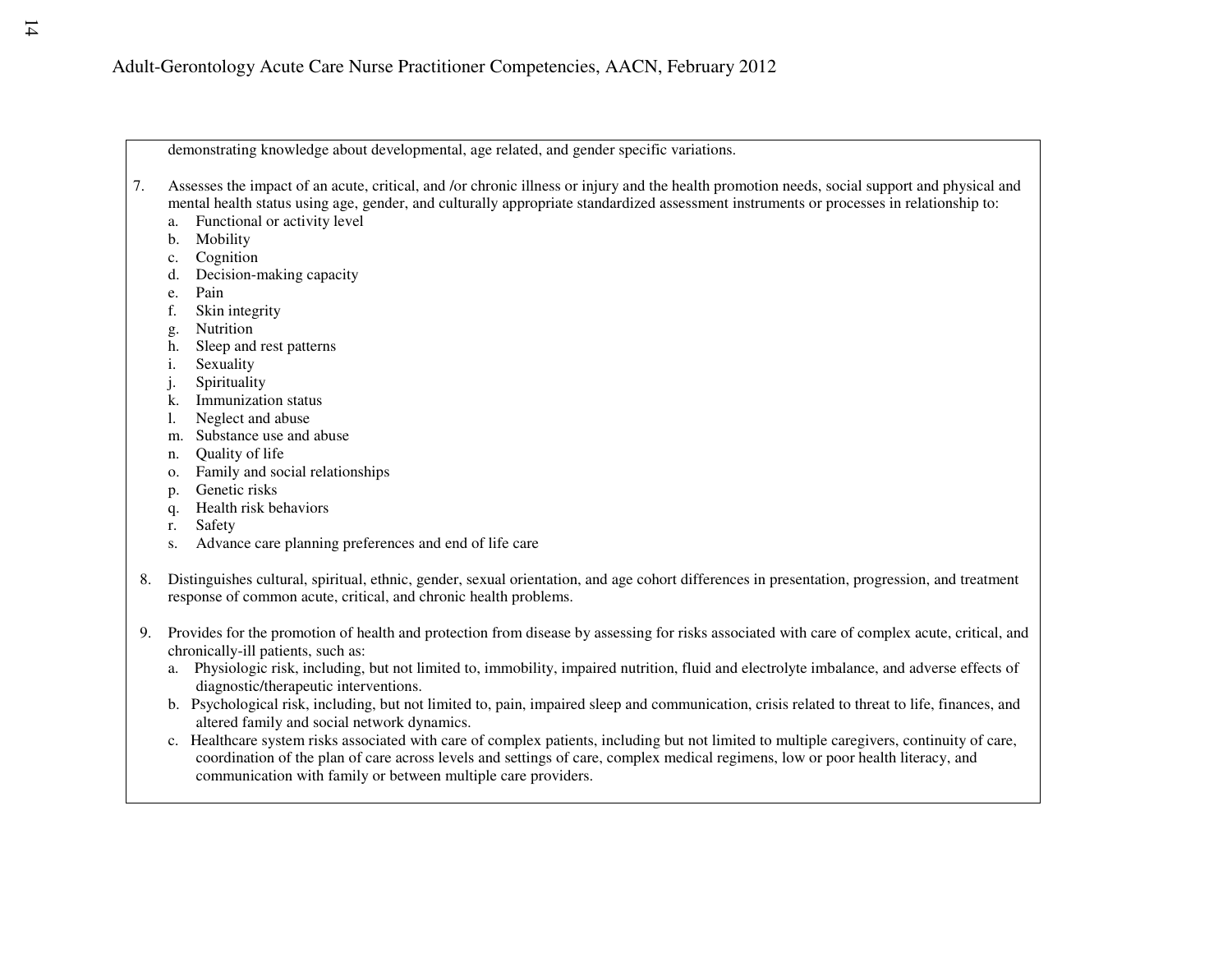- 10. Assesses the impact of family, community, and environment, including economic, work, institutional, school, social, and living environments, on an individual's health status and quality of life.
- 11. Screens for acute and chronic mental health and behavioral problems and disorders, adapting for the cognitively impaired.
- 12. Obtains health information from collateral sources, including electronic health records and databases, and other healthcare providers and family members, as needed, e.g., with cognitively impaired, sensory impaired, or non-self-disclosing patients, applying ethical and legal standards of care.
- 13. Assesses individuals with complex health issues and co-morbidities, including the interaction with aging and acute and chronic physical and mental health problems.
- 14. Analyzes the relationship among development, normal physiology, and specific system alterations that can be produced by aging and/or disease processes.
- 15. Assesses the individual's and support system's ability to cope with and manage developmental (life stage) transitions.
- 16. Determines the individual's ability to participate in care, care decisions, work, school, physical, and social activities.
- 17. Assesses the effect of complex acute, critical and chronic illness, disability, and/or injury on the individual's:
	- a. Functional status
	- b. Independence
	- c. Physical, mental, and cognitive status
	- d.Social roles and relationships
	- e.Sexual function and well-being
	- f.Economic or financial status
	- g.Risk for addictive behavior
	- h. Risk for abuse and neglect
- 18. Conducts a pharmacologic assessment addressing pharmacogenetic risks, complex medical regimens, drug interactions and other adverse events; over-the-counter; complementary alternatives; and the patient's and caregiver's ability to self-manage medications safely and correctly.
- 19. Assesses for syndromes and constellations of symptoms that may be manifestations of other common health problems, e.g., risk-taking behaviors, stress, self-injury, incontinence, falls, dementia, delirium or depression.
- 20. Determines the need for transition to a different level of care or care environment based on an assessment of an individual's acuity, frailty,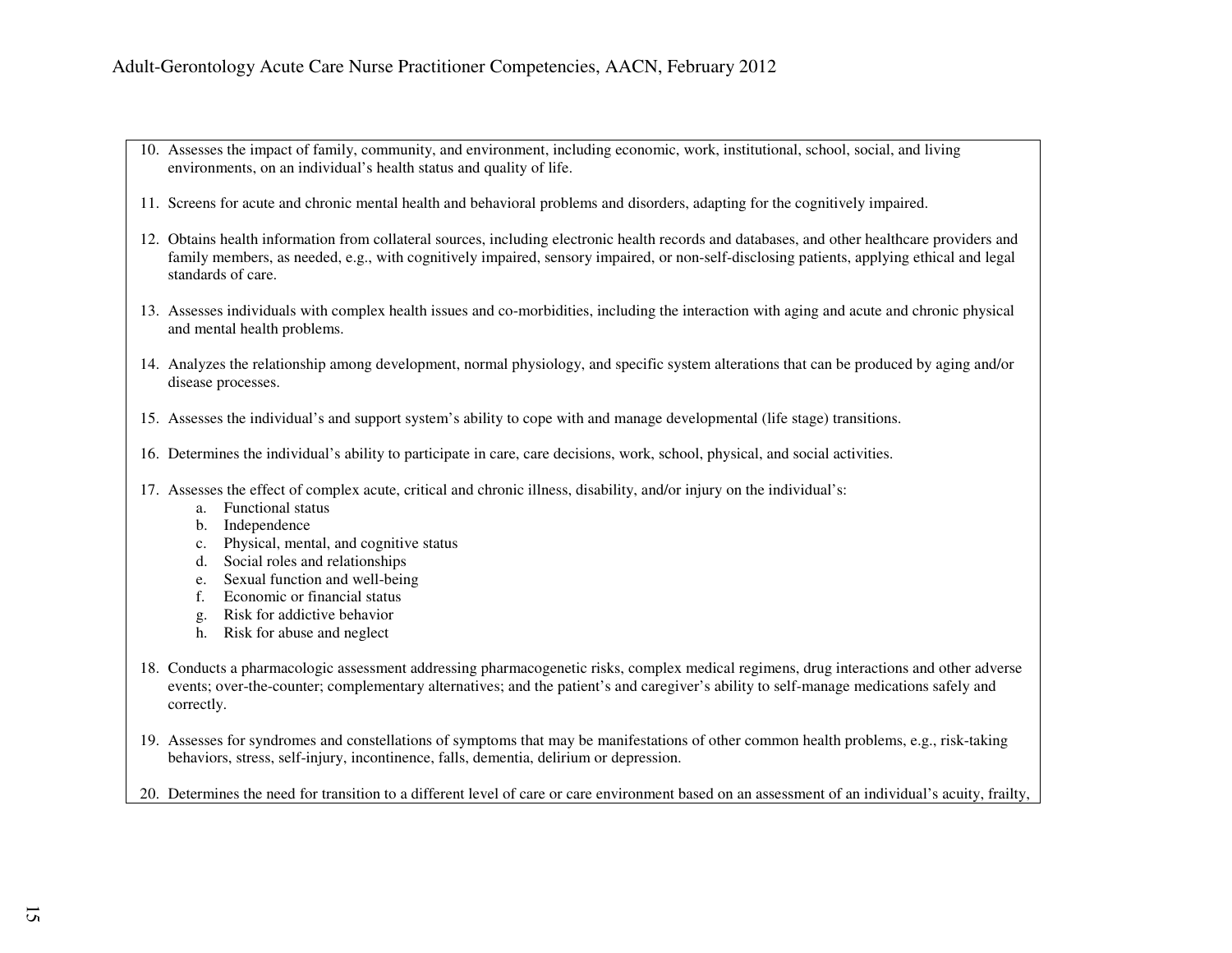stability, resources, and need for assistance, supervision or monitoring.

- 21. Assesses genetic risk factors related to the patient's acute and chronic health conditions.
- 22. Participates in the determination of patient's comprehension and decision-making capacity.

#### **B. Diagnosis of Health Status**

The adult-gerontology acute care NP is engaged in the diagnosis of health status in patients with physiologic instability or the potential to experience rapid physiologic deterioration or life-threatening instability. This diagnostic process includes critical thinking, differential diagnosis, and the identification, prioritization, interpretation and synthesis of data from a variety of sources. These competencies describe the role of the adult-gerontology acute care NP related to diagnosis of health status.

- 1. Identifies across the entire adult age spectrum both typical and atypical presentations of complex acute, critical and chronic illnesses including urgent and emergent physical and mental health conditions
- 2. Develops differential diagnoses by priority for new or recurring complex acute, critical, and chronic physical, mental health and behavioral disorders and problems.
- 3. Identifies the presence of co-morbidities, age-related changes, their impact on presenting health problems, potential for rapid physiologic and mental health deterioration or life-threatening instability and the risk for iatrogenesis.
- 4. Plans diagnostic strategies and appropriate uses of diagnostic tools to screen for and prevent sequelae of acute and critical illnesses and iatrogenic conditions with consideration of the risks, benefits, and costs to individuals based on goals of care.
- 5. Manages the evaluation of acute, critical and chronically ill patients through ordering, interpretation, performance, and supervision of diagnostic testing and clinical procedures taking into account the individual's age, gender, genetic risks, and health status.
- 6. Performs specific diagnostic strategies and technical skills to monitor and sustain physiological function and ensure patient safety, including but not limited to EKG interpretation, x-ray interpretation, respiratory support, hemodynamic monitoring, line and tube insertion, lumbar puncture, and wound debridement.
- 7.Synthesizes data from a variety of sources to make clinical decisions regarding appropriate management, consultation, or referral.
- 8. Diagnoses complex acute, critical, and chronic physical illnesses and common mental health problems, recognizing disease progression, multisystem health problems, associated complications, and iatrogenic conditions.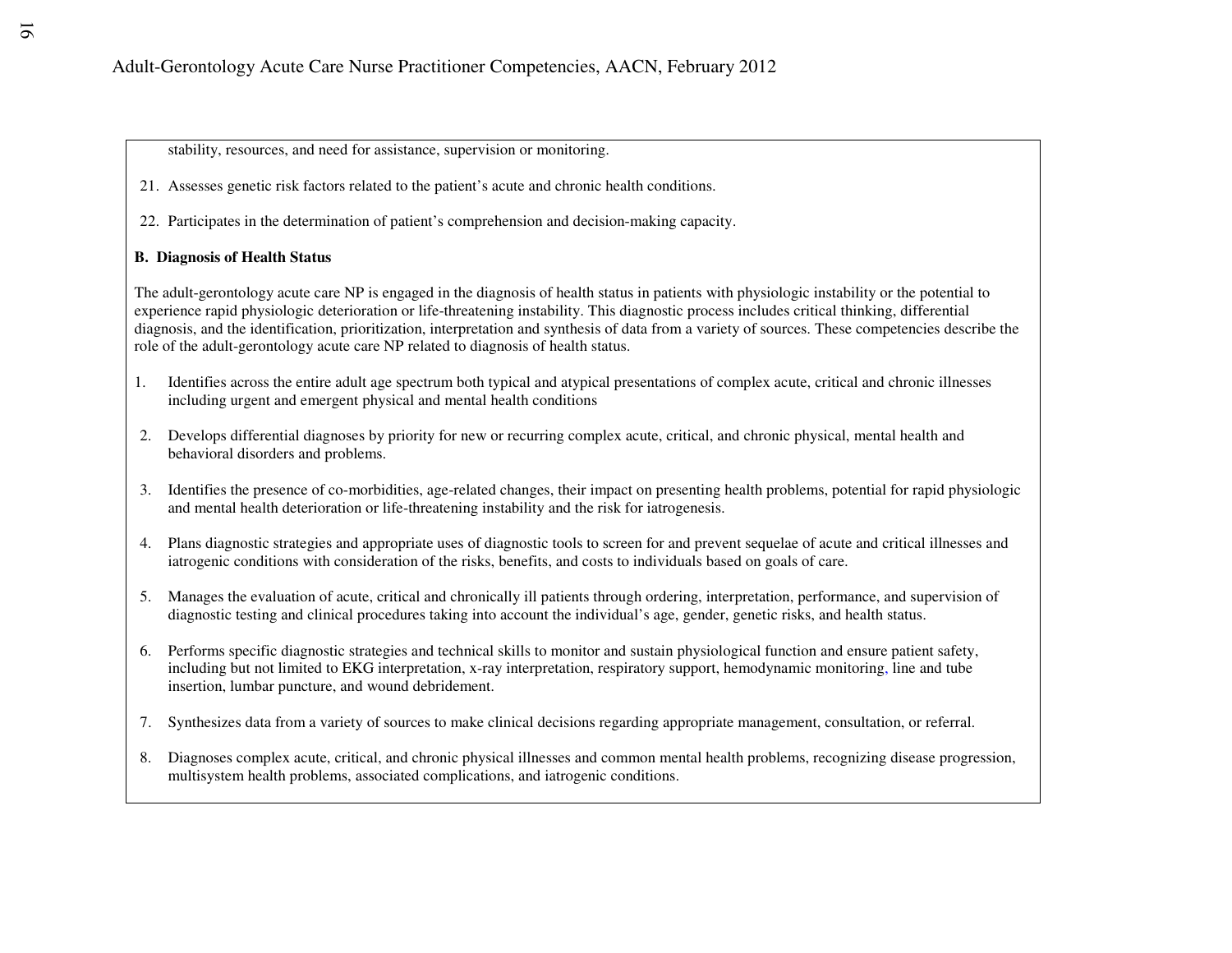- 9.Reformulates diagnoses based on new or additional assessment data and the dynamic nature of complex acute, critical, and chronic illness.
- 10. Diagnoses common behavioral and mental health and substance use or addictive disorder/disease, such as anxiety, depression, PTSD, and alcohol and drug use, in the presence of complex acute, critical, and chronic illness.

#### **C. Plan of Care and Implementation of Treatment**

The objectives of planning and implementing therapeutic interventions are to return the individual to stability and optimize the individual's health. These competencies describe the adult-gerontology acute care NP's role in stabilizing the individual, minimizing physical and psychological complications, maximizing the individual's health potential, and assisting with palliative/end-of-life care management.

- 1. Formulates a plan of care to address complex acute, critical, and chronic physical and mental health care needs.
	- a. Integrates knowledge of rapidly changing pathophysiology of acute and critical illness in the planning of care and implementation of treatment and referrals.
	- b. Prescribes appropriate pharmacologic and nonpharmacologic treatment modalities considering age and genetic profile.
	- c. Utilizes evidence-based practice in planning and implementing care.
	- d. Addresses cultural, spiritual, ethnic, gender, and age cohort differences in planning and implementing care.
- 2. Plans and implements interventions to support the patient to regain and maintain age-specific physiologic and psychological stability consistent with the patient's goals of care.
- 3. Promotes safety and risk reduction through the use of interventions such as:
	- a.devices to promote mobility and prevent falls
	- b. cognitive and sensory enhancements
	- c.restraint-free care
	- d.judicious use of catheters and lines
	- e.monitoring and other technological devices.
- 4. Reduces patient risk by designing and implementing interventions to prevent:
	- a. decline in physical or mental function
	- b. impaired quality of life
	- c.social isolation
	- d.disability
	- e. increased cost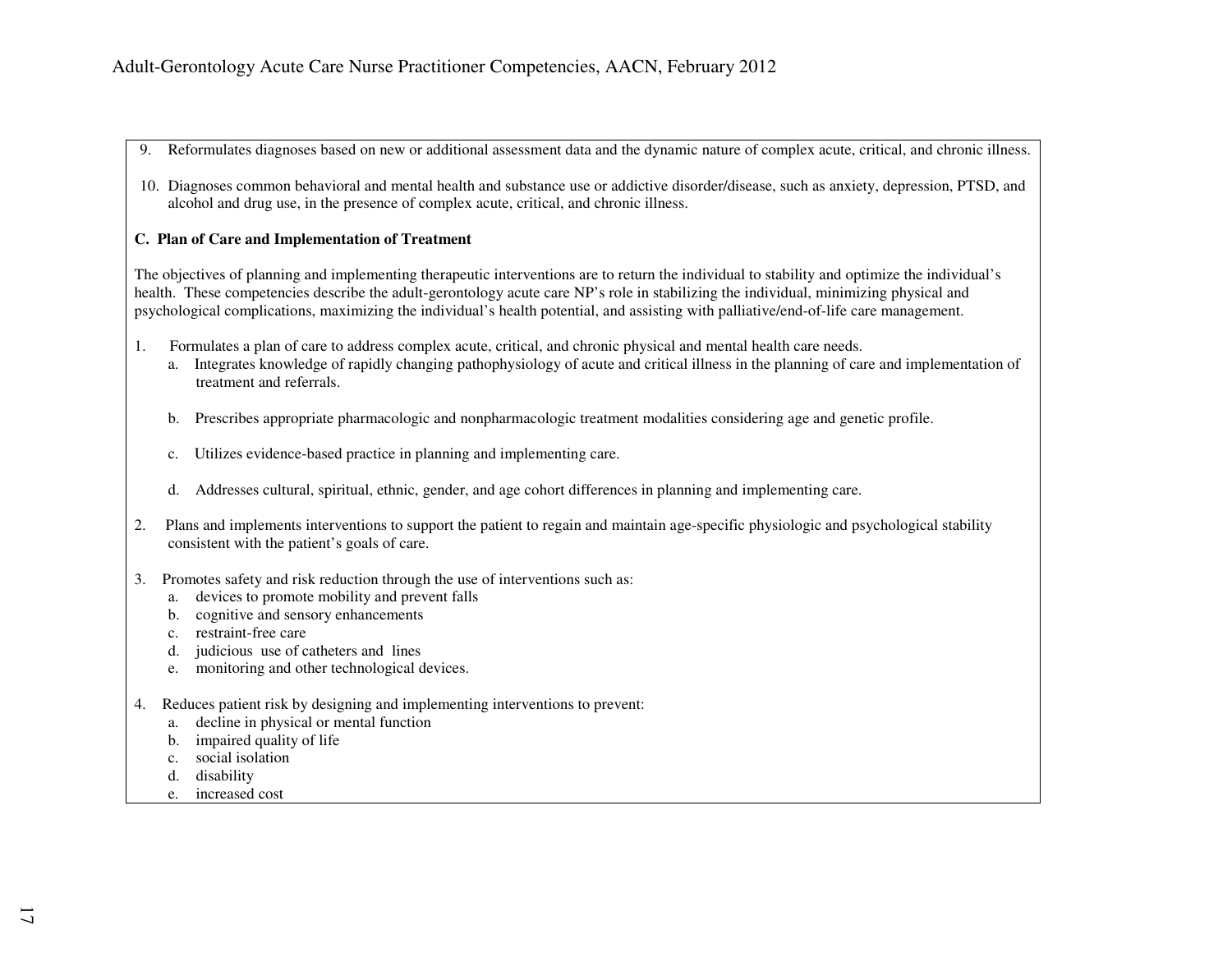- 5. Manages care through ordering, and performing interventions to monitor, sustain, or restore physiological and psychological function including the patient with a rapidly deteriorating physiologic condition.
- 6. Implements interventions to support the patient with a rapidly deteriorating physiologic condition based on Advanced Cardiac Life Support and Fundamentals of Critical Care Support.
- 7. Implements health promotion, health maintenance, health protection, and disease prevention initiatives that are age, gender, cultural, and health status appropriate.
- 8. Provides anticipatory guidance and counseling to individuals and their families based on identified health promotion needs and goals; complex acute, critical and chronic care needs; social support; and health and cognitive status.
- 9. Performs therapeutic interventions to stabilize acute and critical health problems, including but not limited to suturing; wound debridement; lumbar puncture; airway, line and tube insertion and management.
- 10. Manages complex, acute, critical, and chronic physical problems.
- 11. Initiates treatment for common acute and critical mental health problems.
- 12. Implements care to prevent and manage geriatric syndromes such as falls, loss of functional abilities, dehydration, delirium, depression, dementia, malnutrition, incontinence, and constipation.
- 13. Analyzes the indications, contraindications, risk of complications, and cost-benefits of therapeutic interventions.
- 14. Individualizes the plan of care to reflect the dynamic nature of the patient's condition, age, developmental and life transitions, patient's and family's needs.
- 15. Uses pharmacologic and non-pharmacologic management strategies to ameliorate physical and behavioral symptoms in individuals who have psychiatric/substance misuse disorders.
- 16. Prescribes medications maintaining awareness of and monitoring for adverse drug outcomes and complex medical regimens, especially in high-risk and vulnerable populations.
- 17. Manages pain and sedation for patients with complex acute, critical and chronic illness.
	- a. Prescribes pharmacologic and nonpharmacologic interventions.
	- b. Monitors and evaluates the patient's pain and sedation response considering possible concomitant use of alcohol, recreational drugs,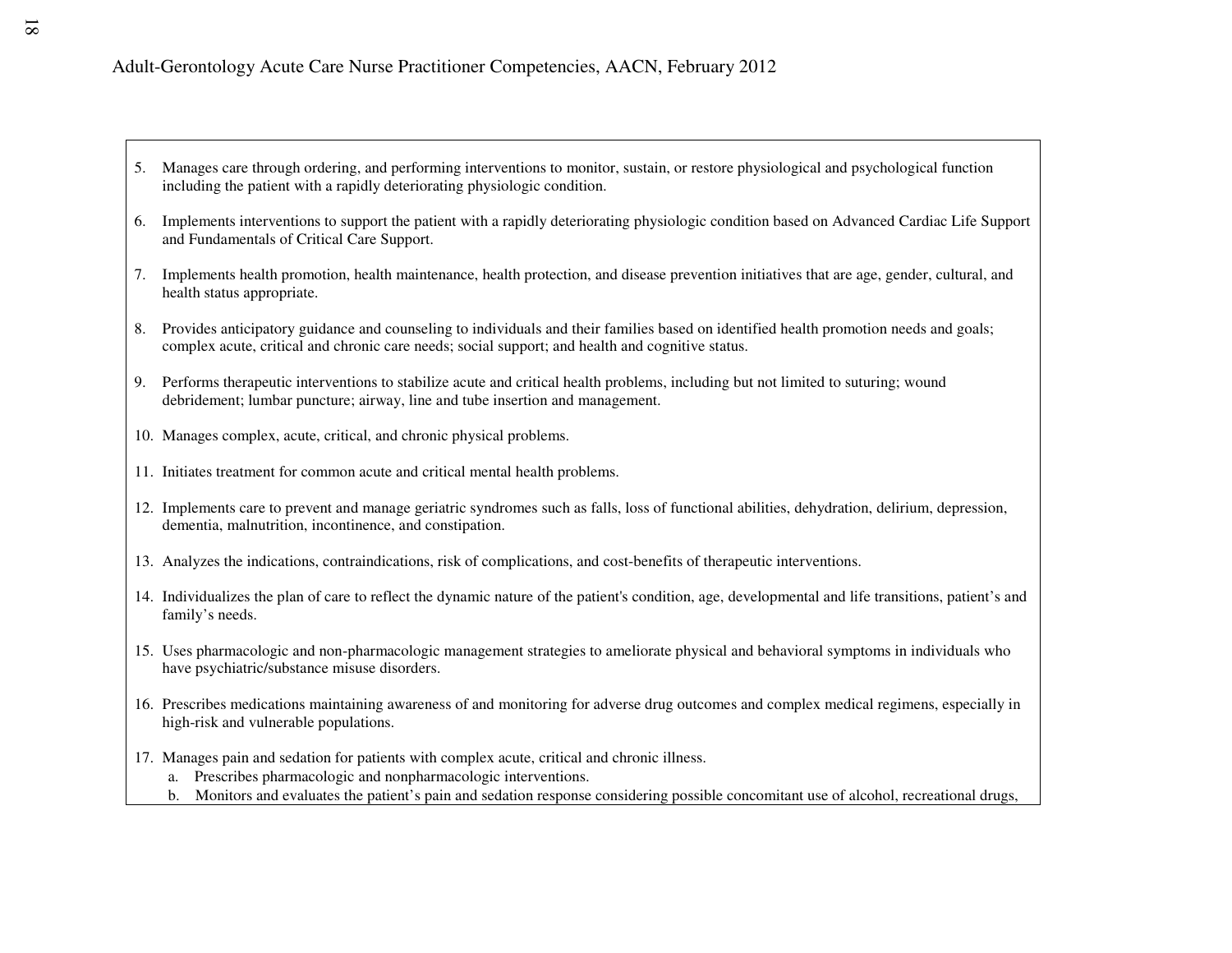OTC, and other complementary products.

- c. Modifies the plan of care according to patient reaction and treatment goals.
- 18. Initiates appropriate referrals and consultations.
- 19. Performs consultations based on one's knowledge and expertise.
- 20. Modifies the plan of care after evaluating the patient's response to therapeutic interventions and dynamic changes in condition.
- 21. Monitors and evaluates the safety and efficacy of pharmacologic, behavioral, and other therapeutic interventions.
- 22. Orders and implements palliative and end-of-life care in collaboration with the patient, family, and members of the healthcare team.
- 23. Provides leadership to coordinate the planning, delivery, and evaluation of care by the healthcare team
- 24. Develops a transition plan for long-term management of healthcare problems with the individual, family, and healthcare team.
- 25. Evaluates effectiveness and adequacy of individual's and/or caregiver's support systems.
- 26. Facilitates the patient's transition within healthcare settings and across levels of care, including admitting, transferring, and discharging patients.
- 27. Prescribes and monitors treatments and therapeutic devices as indicated, including but not limited to: oxygen, bi-level PAP, prosthetics, splints, and adaptive equipment.
- 28. Prescribes and monitors the effect of therapies including but not limited to physical therapy, occupational therapy, speech therapy, home health, palliative care, and nutritional therapy.
- 29. Evaluates risks for adverse outcomes due to treatment, including under or over treatment.
- 30. Implements interventions to support the individual with a rapidly deteriorating physiologic condition, including the application of basic and advanced life support and other invasive interventions or procedures to regain physiologic stability.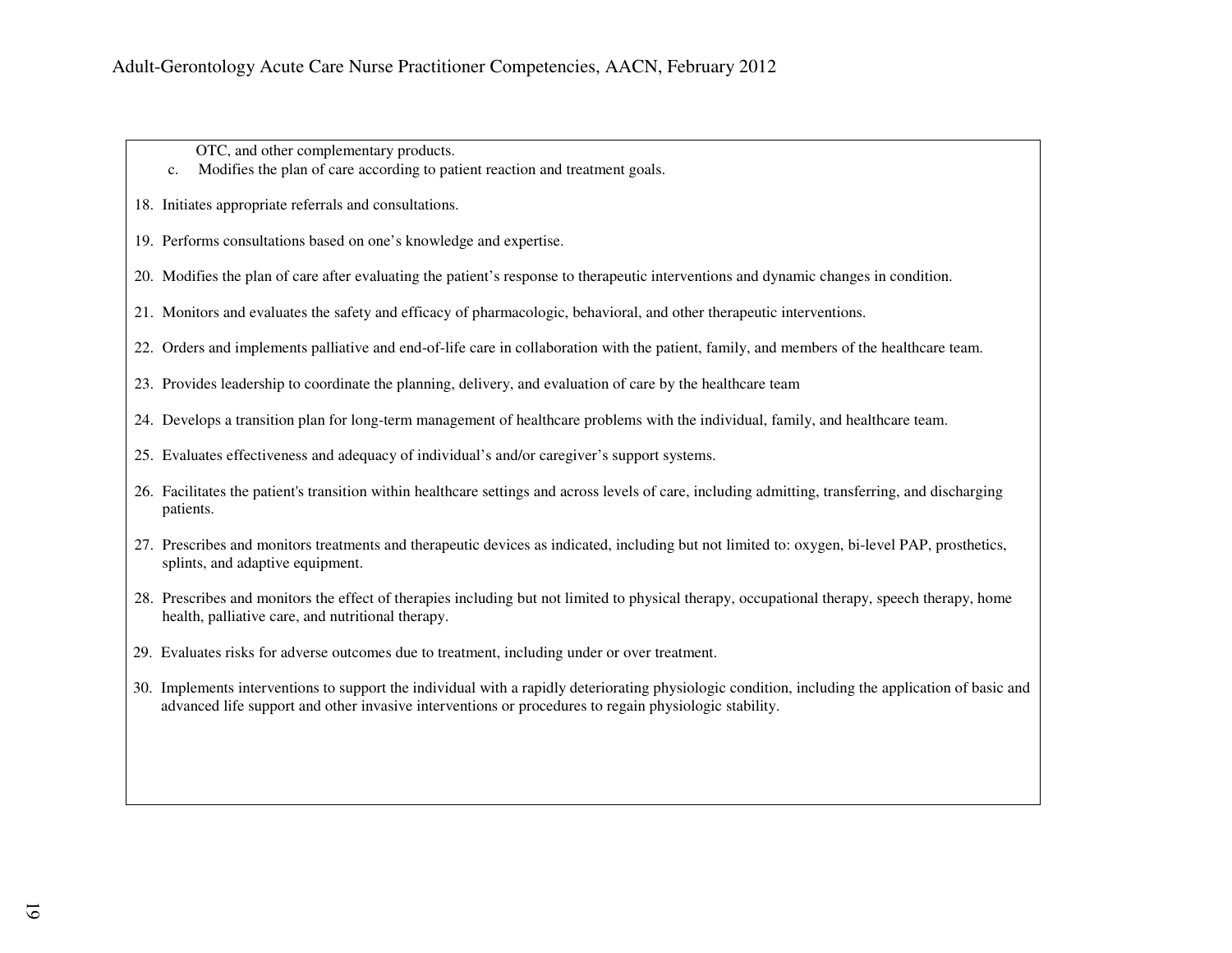#### **II. NURSE PRACTITIONER-PATIENT RELATIONSHIP**

Competencies in this area demonstrate the nurse practitioner-patient collaborative approach, which enhances the adult-gerontology acute care NP's effectiveness of care. The competencies speak to the critical importance of the interpersonal transaction as it relates to therapeutic patient outcomes considering the cognitive, developmental, physical, mental, and behavioral health status of the patient across the adult lifespan.

- 1. Identifies one's personal biases related to culture, aging, gender, development, and independence that may affect the delivery of quality care.
- 2. Provides appropriate and effective communication that builds therapeutic relationships with diverse individuals, families, and caregivers facing acute onset or exacerbations of complex chronic physical and/or psychological conditions.
- 3. Assists individuals, families, and caregivers to support or enhance the patient's right to self-determination, sense of safety, autonomy, worth, and dignity
- 4. Engages the patient and family's participation in the development and revision of the plan of care.
- 5. Uses communication skills adapted to the individual's and family's health literacy; and cognitive, developmental, physical, mental, and behavioral health status.
- 6. Facilitates patient and family decision-making regarding complex acute, critical, and chronic illness treatment decisions, end-of-life care, and organ/tissue donation in a manner that ensures informed decisions.
- 7. Applies principles of crisis management in assisting the patient and family experiencing complex acute, critical, and chronic physical and mental illness during changes in status.
- 8. Advocates for the patient's and family's rights regarding healthcare decision-making such as emancipation, conservatorship, guardianship, durable power of attorney, health care proxy, advance directives and informed consent, taking into account ethical and legal standards.
- 9. Initiates discussion of sensitive issues with the individual, family and other caregivers such as:
	- a.suicide prevention, self injury
	- b.sexually-related issues
	- c.substance use/abuse
	- d.risk-taking behavior
	- e.driving safety
	- f.independence
	- g.finances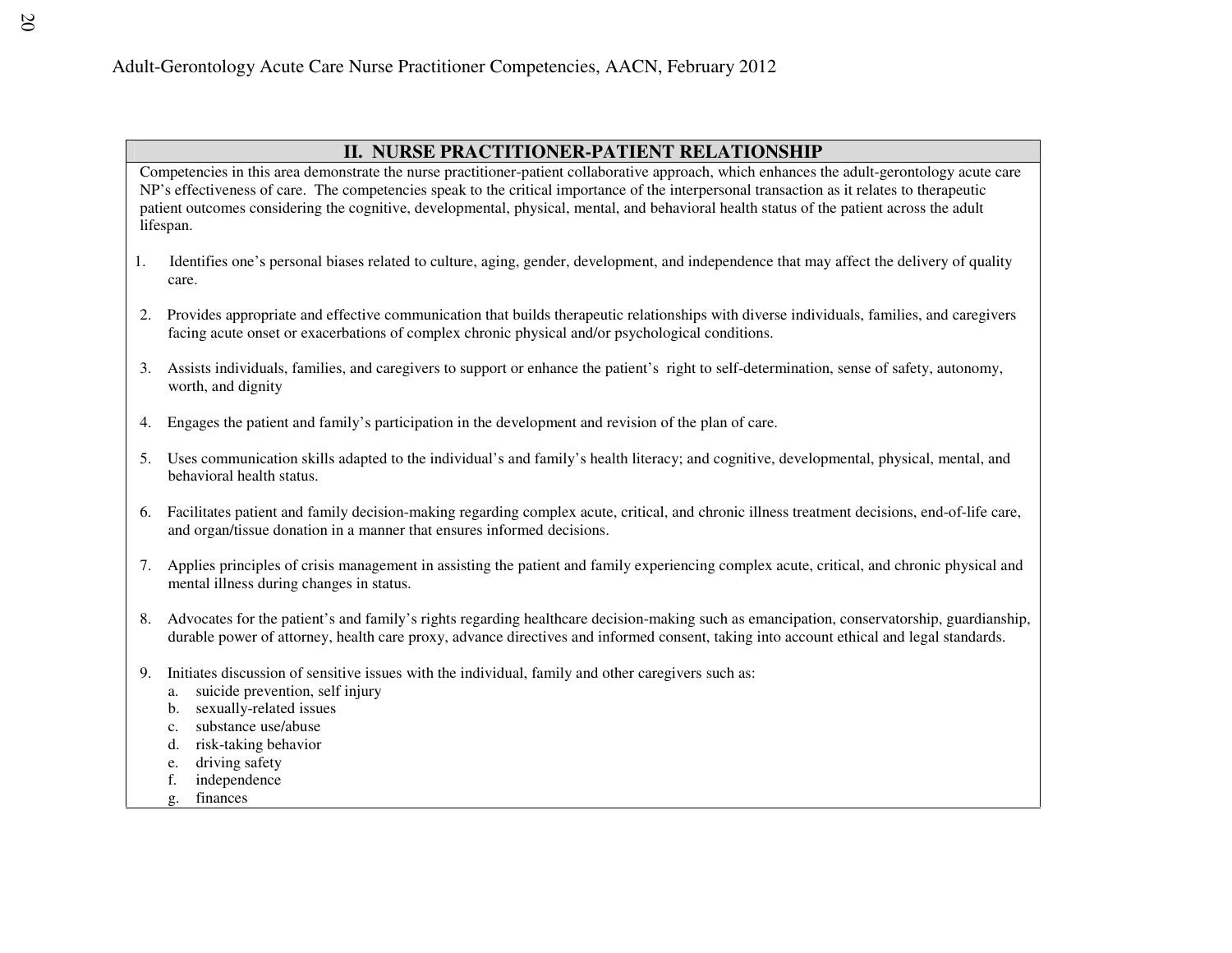- h.violence, neglect, abuse, and mistreatment
- i. prognosis
- j care transitions, changes in levels of care
- k. institutionalization
- l. palliation and end-of-life care

#### **III. TEACHING-COACHING FUNCTION**

 These competencies describe the adult-gerontology acute care NP's ability to impart knowledge and associated psychomotor and coping skills to individuals, family, and other caregivers. The coaching function involves the skills of interpreting and individualizing therapies through the activities of advocacy, modeling and teaching.

- 1. Collaborates with the individual, family, and caregivers in the development of educational interventions appropriate to the complex acute, critical, and chronically-ill patient's needs, values, developmental and cognitive level, and health literacy.
- 2. Educates individuals, families, caregivers, and groups regarding strategies to manage the interaction among normal development, aging, and mental and physical disorders.
- 3. Adapts teaching-learning approaches based on physiological and psychological changes, age, developmental stage, cognitive status, readiness to learn, health literacy, the environment, and available resources.
- 4.Integrates, as appropriate, self-care activities for complex acute, critical, and chronically ill patients.
- 5.Teaches patients and families how to navigate the health care system effectively.
- 6. Educates professional and lay caregivers to provide culturally and spiritually sensitive appropriate care.
- 7. Demonstrates leadership of the healthcare team through teaching and coaching to advance the plan of care for complex acute, critical, and chronically ill patients.

#### **IV. PROFESSIONAL ROLE**

 These competencies describe the varied role of the adult-gerontology acute care NP, specifically related to advancing the profession and enhancing direct care and management. The adult-gerontology acute care NP demonstrates a commitment to the implementation, and evolution of the adult-gerontology acute care NP role. As well, the adult-gerontology acute care NP implements clinical reasoning and builds collaborative intra- and interprofessional relationships to provide optimal care to patients with complex acute, critical and chronic illness. The adult-gerontology acute care NP advocates on behalf of the patient population and the profession through active participation in the health policy process.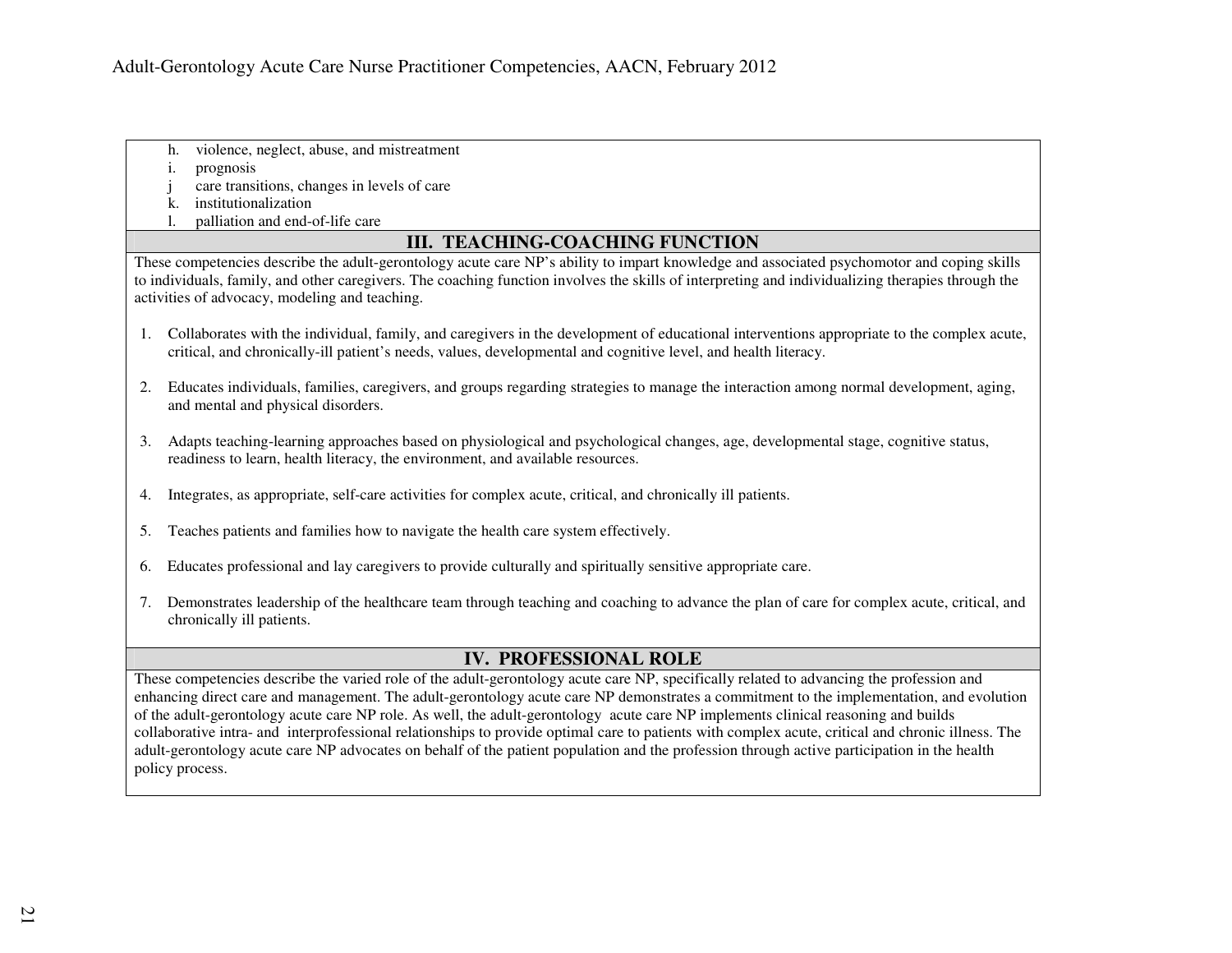#### Adult-Gerontology Acute Care Nurse Practitioner Competencies, AACN, February 2012

- 1. Develops effective collaboration with both formal and informal caregivers and professional staff to achieve optimal care outcomes during complex acute, critical and chronic illness attending to variations across the lifespan.
- 2. Demonstrates leadership to promote improved health care outcomes for the adult–older adult population in practice, policy, and other venues.
- 3.Coordinates comprehensive care in and across care settings for patients who have acute and chronic illness needs.
- 4. Promotes the delivery of evidence-based care for patients with complex acute, critical, and chronic physical and mental illness.
- 5. Analyzes the impact of participation in professional organizations to:
	- a. Influence health policy
	- b. Promote access to care for the population(s) served
	- c.Advocate on behalf of the population(s) served
	- d. Promote the adult-gerontology acute care NP and other advanced practice nursing roles.
- 6. Participates in the design and/or implementation, and evaluation of evidence-based, age-appropriate professional standards and guidelines for care.
- 7. Contributes to knowledge development for improved care of the adult-gerontology acute care population, by participation in quality improvement, program evaluation, translation of evidence into practice, and/or dissemination of evidence.
- 8. Serves as a knowledge resource regarding clinical and/or care issues related to the design and development of complex acute, critical, and chronic health services for care of the adult-gerontology population.
- 9.Describes the current and evolving adult-gerontology acute care NP role to other healthcare providers and the public.
- 10.Applies stress management principles when faced with complex, acute or traumatic situations.
- 11. Advocates for a safe and healthy practice environment.
- 12. Engages in self reflection, performance appraisal, and peer-review to:
	- a. Identify lifelong learning needs
	- b. Enhance inter- and intra-professional relationships
	- c. Effect continuous quality improvement
	- d. Enhance professional development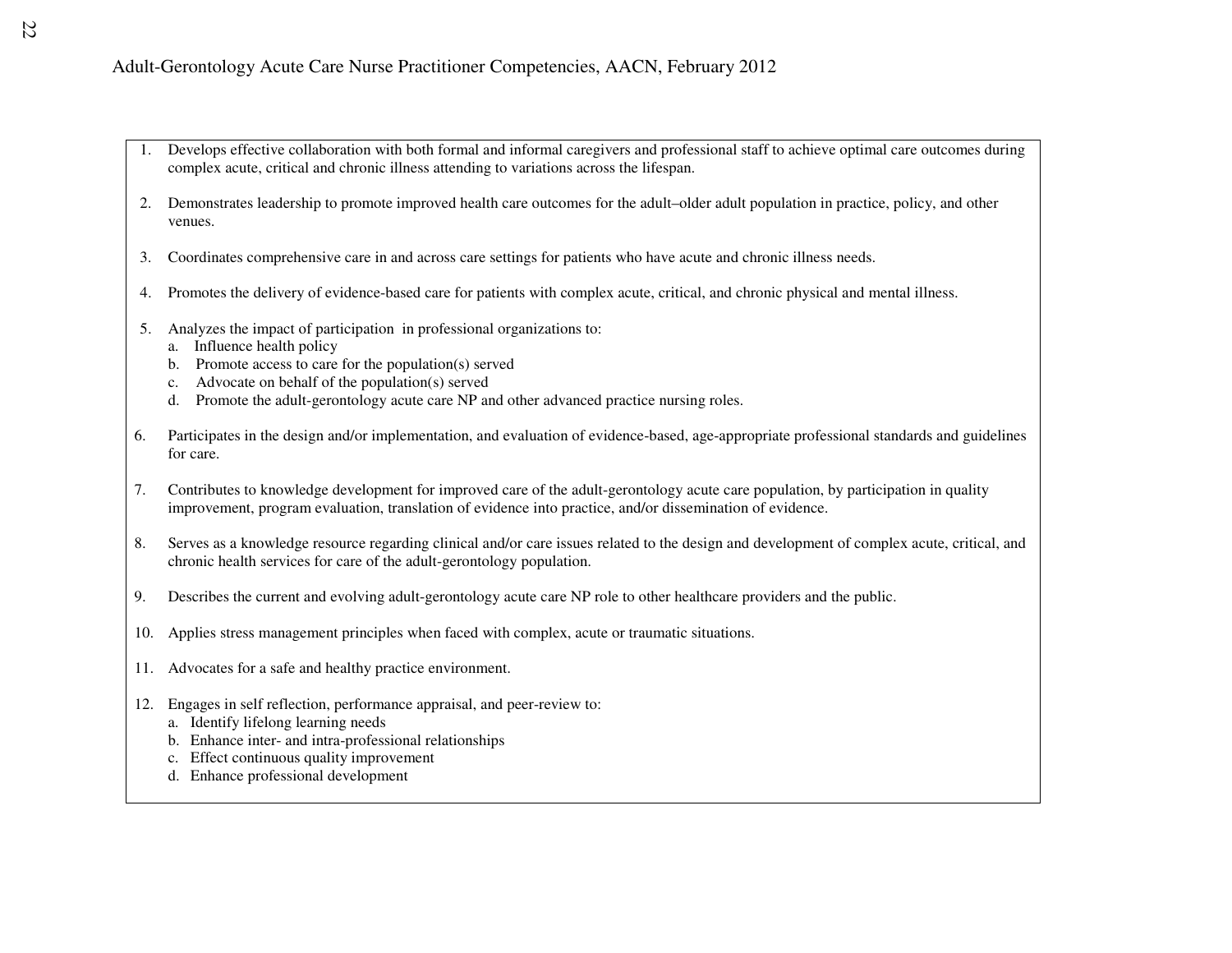- 13. Participates in the design and/or development, and evaluation of current and evolving healthcare services to optimize care and outcomes for the adult-gerontology population.
- 14. Provides guidance, consultation, mentorship, and educational experiences to students, nurses, and other health professionals.
- 15. Advocates for implementation of the full scope of the adult-gerontology acute care NP role.
- 16. Advances the level of knowledge of adult-gerontology acute care nurse practitioners to improve healthcare delivery and patient outcomes through presentations, publications, and/or involvement in professional organizations.

#### **V. MANAGING AND NEGOTIATING HEALTHCARE DELIVERY SYSTEMS**

These competencies describe the adult-gerontology acute care NP role in achieving improved health outcomes for individuals, communities, and systems by overseeing and directing the delivery of clinical services within an integrated system of health care. In addition, the adultgerontology acute care NP addresses the development and implementation of system policies affecting services.

- 1. Assists individuals, their families, and caregivers to navigate transitions between levels of care and across the healthcare delivery system(s).
- 2. Works collaboratively with a variety of health professionals to achieve patient care goals, promote stabilization and restoration of health in complex acute, critical, and chronic illness.
- 3. Promotes collaboration among members of the multidisciplinary healthcare team to facilitate optimal care for patients with complex acute, critical, and chronic illnesses considering variations across the adult lifespan.
- 4. Uses principles of case management when overseeing and directing healthcare services for complex acute, critical, and chronic illness.
- 5.Identifies processes, principles and regulations related to payer systems used in the planning and delivery of healthcare services.
- 6.Describes challenges to optimal care created by the competing priorities of patients, payers, providers and suppliers.
- 7. Promotes efficient use of resources and provision of safe, high quality care to achieve cost-effective outcomes
- 8. Analyzes system barriers to care delivery and coordination.
- 9. Applies knowledge of the type and level of services provided across healthcare and residential settings.
- 10. Advocates within healthcare systems for access to cost-effective, quality care.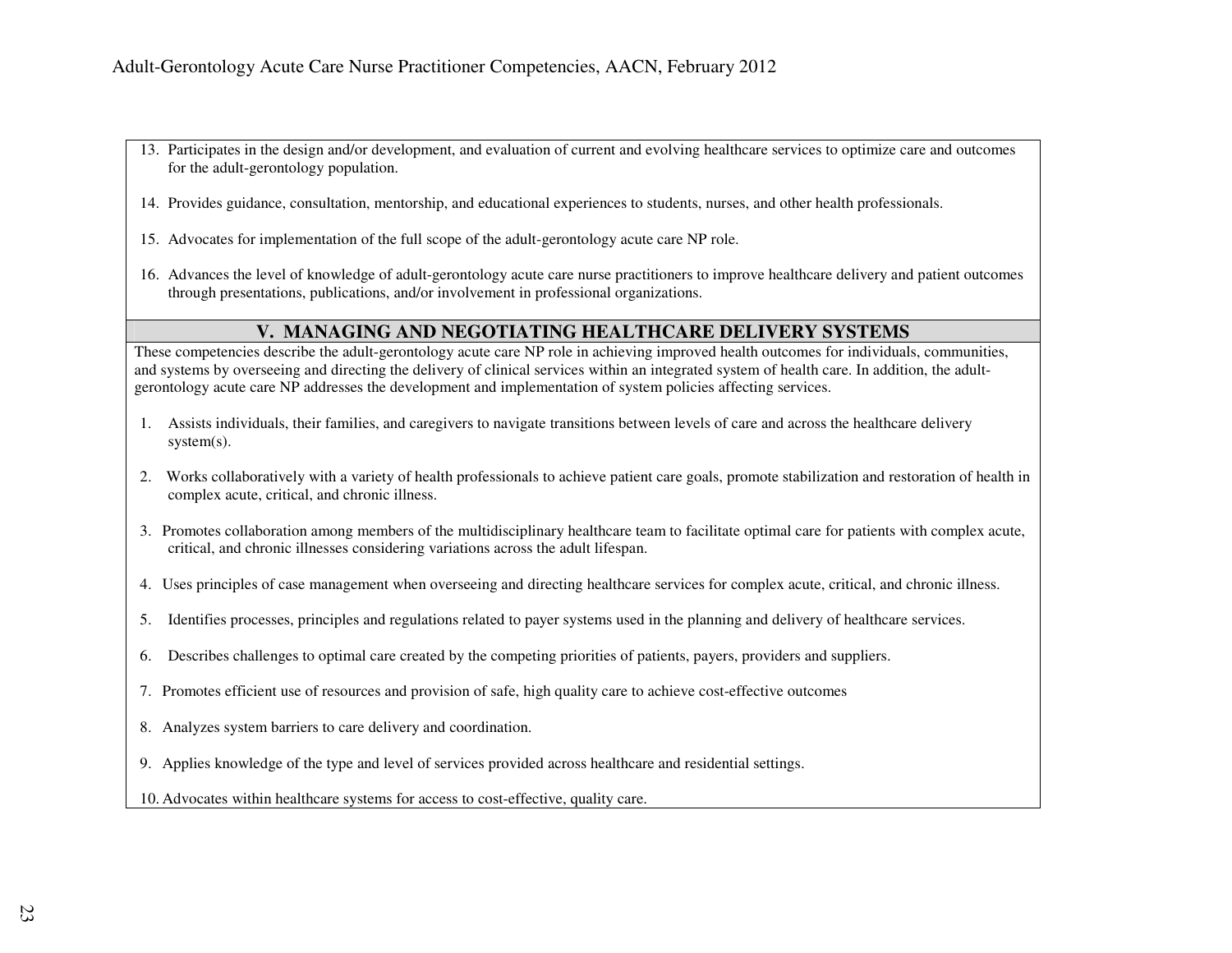11. Advocates for legislation and policy to promote health and improve care delivery models through collaborative and/or individual efforts.

12. Promotes equity in health and health care for peoples of diverse culture, ethnic, and spiritual backgrounds.

13. Describes institutional, local, and state emergency response plans and one's potential role in each.

## **VI. MONITORING AND ENSURING THE QUALITY OF HEALTHCARE PRACTICE**

These competencies describe the adult-gerontology acute care NP role in ensuring quality of care through consultation, collaboration, continuing education, certification, and evaluation. The monitoring function of the role is also addressed relative to examining and improving one's own practice as well as engaging in interdisciplinary peer and colleague review.

- 1. Monitors one's own practice by:
	- a. Applying evidence-based practice protocols and guidelines in providing quality care.
	- b. Participating in evaluation of scientific evidence through individual and group efforts.
	- c. Evaluating one's own practice against identified benchmarks.
	- d. Engaging in peer review.
- 2. Functions within the national, state and institutional credentialing and scope of practice for adult-gerontology acute care NPs based upon education, certification, and licensure criteria.
- 3. Improves *practice outcomes within systems* by:
	- a. Using technology and quality improvement methods to enhance safety and monitor health outcomes.
	- b. Developing strategies to reduce the impact of biases including ageism and sexism on healthcare policies and systems.
	- c. Advocating for access to quality, cost-effective health care.
	- d. Using internal and external agencies and resources
	- e. Addressing cultural, spiritual, ethnic, and intergenerational influences that potentially create conflict among individuals, families, staff, and caregivers.
	- f. Contributing to health literacy of the public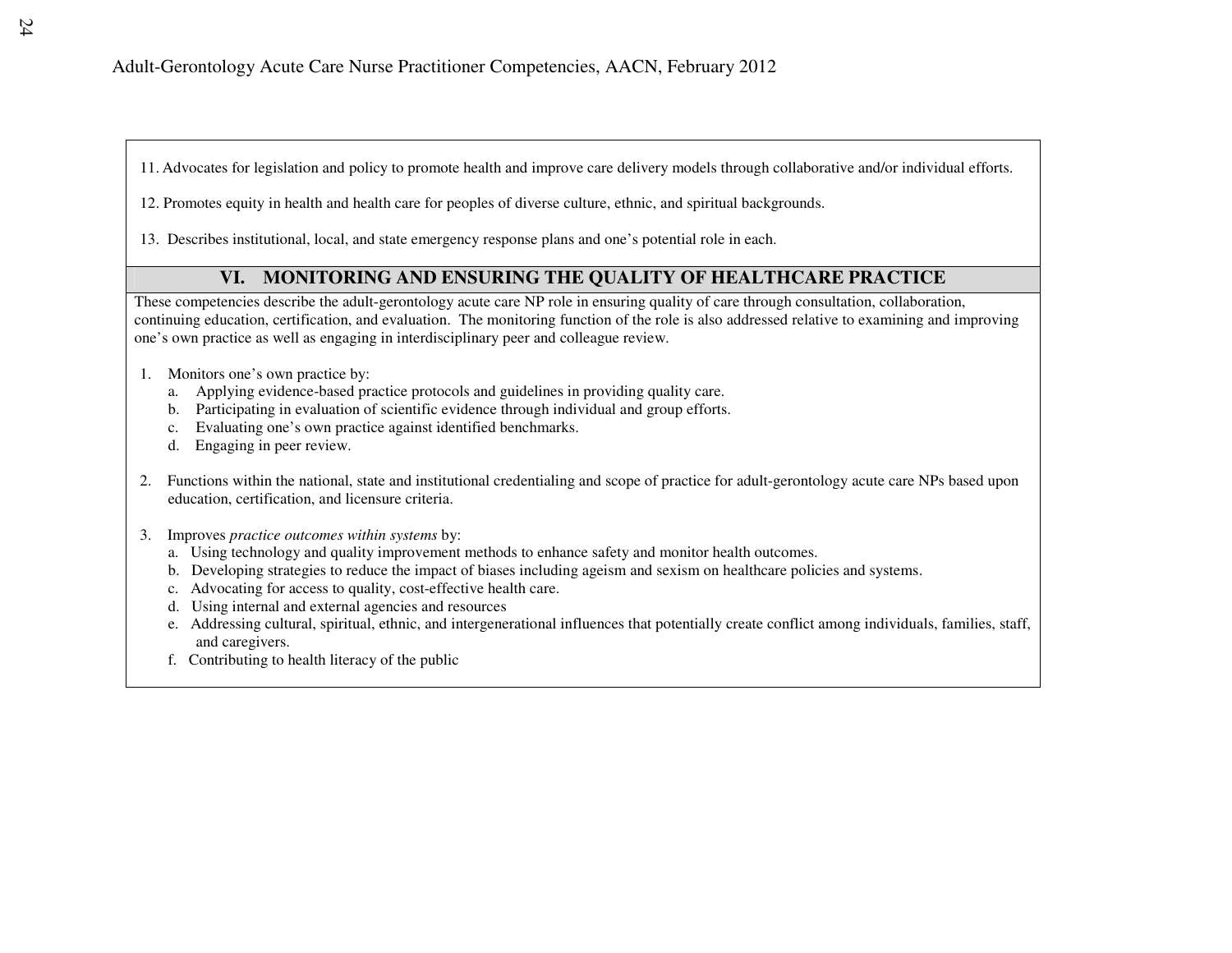## **APPENDIX A: BACKGROUND DOCUMENTS REVIEWED BY EXPERT PANEL**

American Association of Colleges of Nursing. (1996). The Essentials of Master's Education for Advanced Practice Nursing. Washington, DC: Author.

American Association of Colleges of Nursing. (2010). Recommended Competencies for Older Adult Care for the Family CNP and Women's Health CNP. Washington, DC: Author. Can be accessed at http://www.aacn.nche.edu/geriatricnursing/adultcareFNPWHNP.pdf.

American Association of Colleges of Nursing. (2006). The Essentials of Doctoral Education for Advanced Nursing Practice. Washington, DC: Author. Can be accessed at http://www.aacn.nche.edu/publications/position/DNPEssentials.pdf.

American Association of Critical-Care Nurses. (2006). Scope and Standards of Practice for the Acute Care Nurse Practitioner. Aliso Viejo, CA: Author. Can be accessed at http://www.aacn.org/WD/Practice/Docs/128102-ACNP\_Scope\_and\_Standards.pdf.

American Nurses Association. (2004). Scope & Standards of Practice. Washington, DC: Author.

American Nurses Credentialing Center. (2003). Nurse Practitioner Role Delineation Study. Silver Spring, MD: Author.

APRN Consensus Work Group & the National Council of State Boards of Nursing APRN Advisory Committee. (2008). Consensus Model for APRN Regulation: Licensure, Accreditation, Certification, and Education. Can be accessed at http://www.aacn.nche.edu/education-resources/APRNReport.pdf.

Hartford Geropsychiatric Nursing Collaborative. (2008) Recommended Geropsychiatric Competency Enhancements for Geriatric Nurse Practitioners. Can be accessed at http://www.pogoe.org/productid/20660.

Hartford Geropsychiatric Nursing Collaborative. (2008). Recommended Geropsychiatric Competency Enhancements for Nurse Practitioners Who Provide Care to Older Adults but are not Geriatric Specialists. http://www.pogoe.org/productid/20660.

Institute of Medicine of the National Academies. (2008). Retooling for an Aging America: Building the Health Care Workforce. Washington, DC: The National Academies Press.

National Organization of Nurse Practitioner Faculties. (2006). Domains and Core Competencies of Nurse Practitioner Practice. Washington, DC: Author. Can be accessed at http://nonpf.com/associations/10789/files/DomainsandCoreComps2006.pdf.